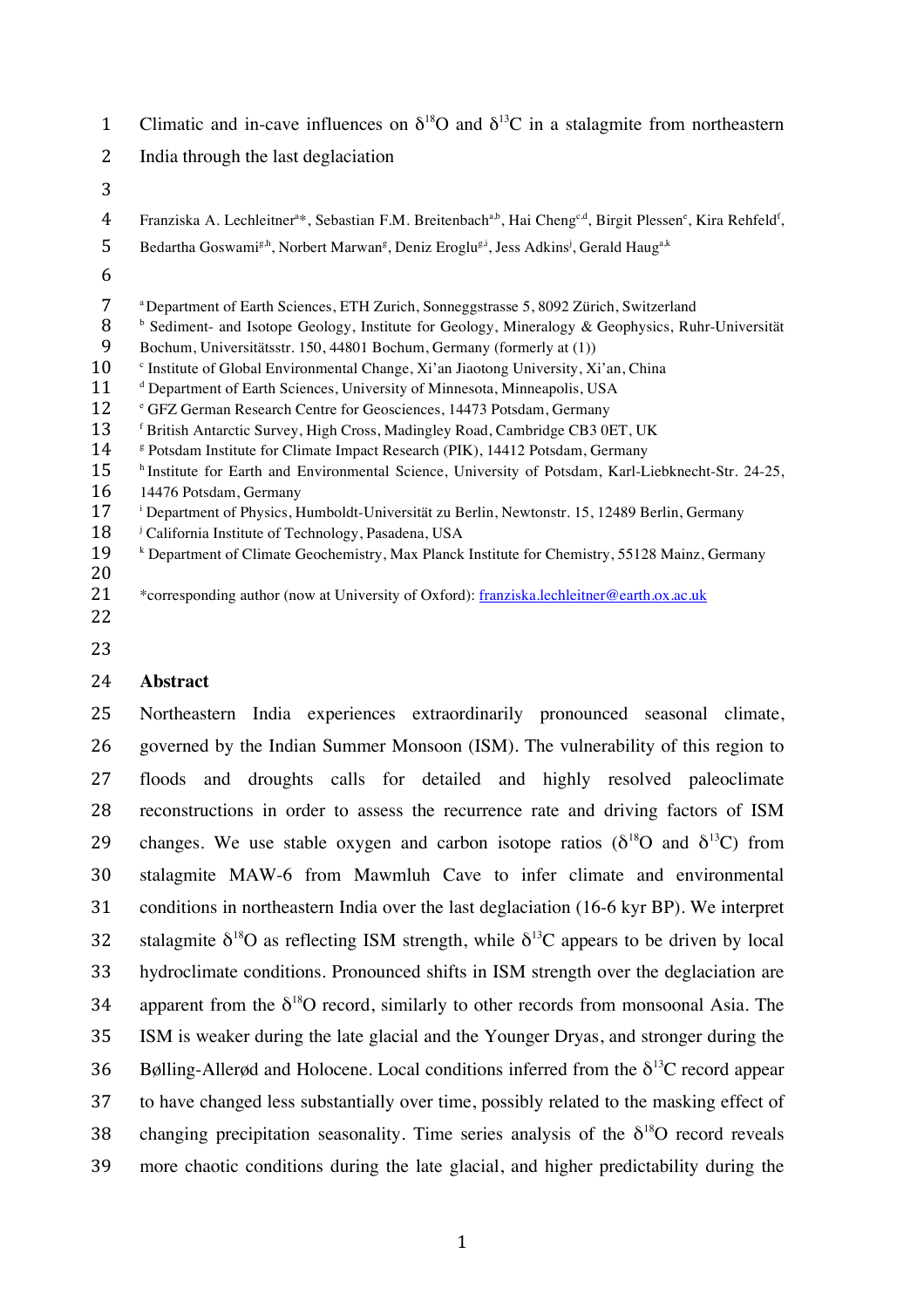Holocene, likely related to the strengthening of the seasonal recurrence of the ISM with the onset of the Holocene.

# **INTRODUCTION**

 The Asian Monsoon (AM) is characterized by the seasonal reversal of circulation between ocean and landmasses throughout South-East Asia, resulting in pronounced hydroclimate seasonality in the affected regions. Stalagmite oxygen isotope ratio  $(3^{18}O)$  records from the AM realm have provided crucial information on past climate conditions in this densely populated region (e.g., Wang et al., 2005; Cheng et al., 2016a; Eroglu et al., 2016). Pronounced glacial-interglacial variations in AM strength are found to be strongly influenced by Northern Hemisphere Summer Insolation (NHSI) (Cheng et al., 2009, 2016a; Kathayat et al., 2016), and closely related to changes in the North Atlantic (Wang et al., 2001; Yuan et al., 2004). The AM is therefore a highly dynamic system susceptible to external and internal forcings, calling for precise paleoclimate reconstructions throughout monsoonal Asia to infer on future developments under climate change scenarios.

 The majority of precisely dated high-resolution reconstructions of past glacial- interglacial AM variation stem from Chinese caves, providing unprecedented insight in monsoonal dynamics over the past 640,000 years (Cheng et al., 2016a). Information from the Indian subcontinent, particularly at high temporal resolution and chronological precision, is still relatively scarce over these timescales (e.g., Sinha et al., 2005; Govil and Divakar Naidu, 2011; Zhisheng et al., 2011; Menzel et al., 2014; Kathayat et al., 2016). The Indian Summer Monsoon (ISM), the branch of the AM that delivers moisture from the Arabian Sea and Indian Ocean to the Indian subcontinent, as well as to the Arabian peninsula (Burns et al., 2002; Fleitmann et al., 66 2007), and China (Zhisheng et al., 2011; Baker et al., 2015), delivers  $\sim80\%$  of the annual rainfall of these regions, and dominates their hydrological cycle (Sinha et al., 2007, Breitenbach et al. 2010) (Fig. 1A).

70 Stalagmite  $\delta^{18}O$  is a widely applied proxy for monsoonal strength in Asia, and is 71 interpreted as reflecting the  $\delta^{18}O$  of precipitation (Breitenbach et al. 2010, 2015; 72 Pausata et al., 2011; Cheng et al., 2016b; Eroglu et al., 2016). As the  $\delta^{18}O$  signal is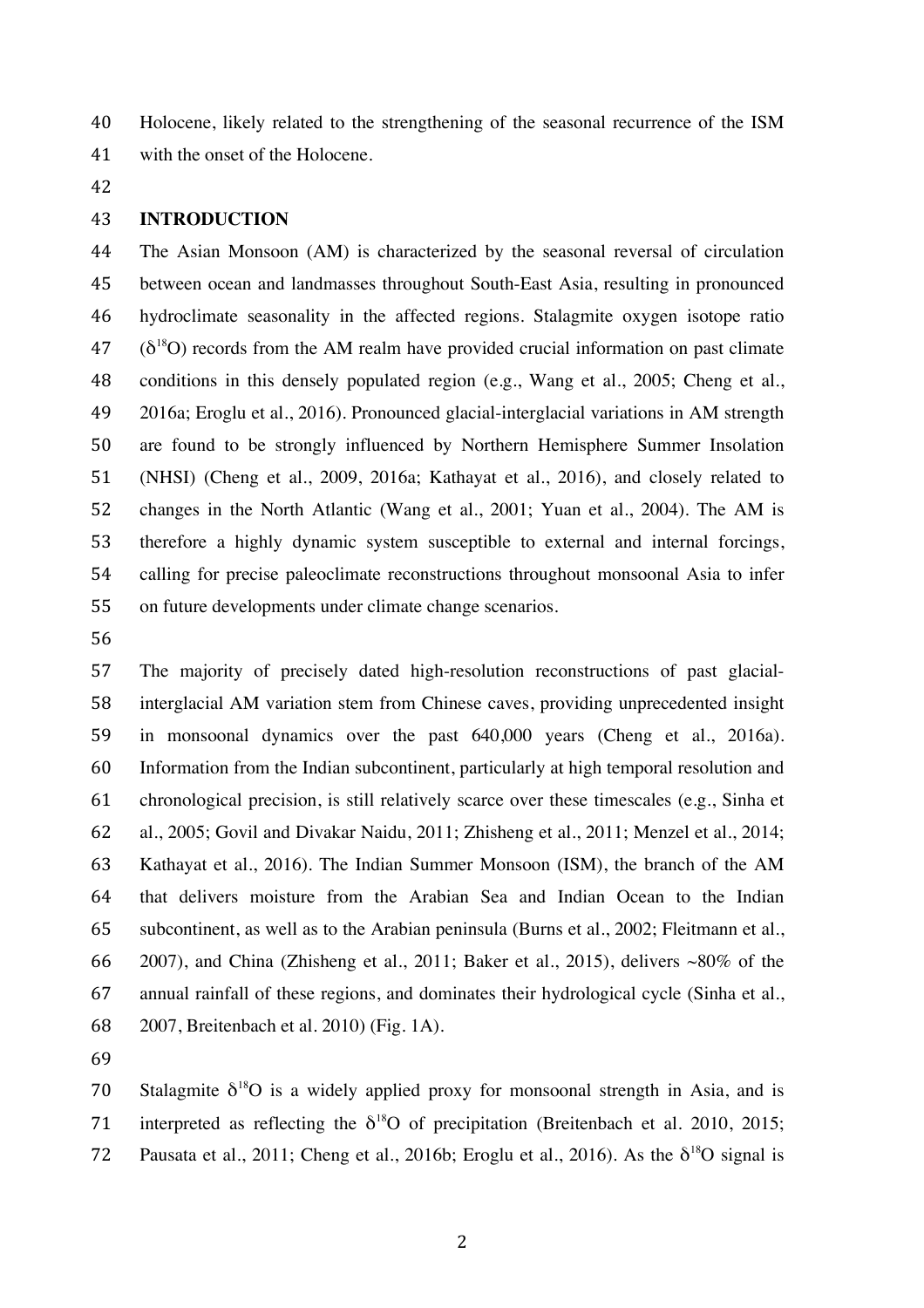governed by a multitude of factors, their relative importance at a specific location needs to be carefully assessed in order to correctly interpret paleoclimatic data. Isotopic composition of the moisture source, transport length, and the amount of 76 precipitation at the site can all affect precipitation  $\delta^{18}O$  in monsoonal regions, and taken together they provide information on monsoonal strength (Breitenbach et al., 2010; Baker et al., 2015; Eroglu et al., 2016). Cave monitoring efforts and simultaneous study of different stalagmite geochemical proxies in parallel often allow to more clearly determine the controls on local climate conditions, leading to more accurate paleoclimate reconstructions (Baldini, 2010; Oster et al., 2012; Breitenbach et al., 2015; Baldini et al., 2016; Cheng et al., 2016b). Stable carbon isotope ratios  $(δ<sup>13</sup>C)$  are routinely measured together with  $δ<sup>18</sup>O$ , but have so far rarely been reported 84 for records from monsoonal Asia. This is partly due to the more complicated and site-85 specific interpretation of stalagmite  $\delta^{13}$ C, which necessitates thorough understanding 86 of the local conditions;  $\delta^{13}$ C can be influenced by vegetation composition (i.e., C<sub>3</sub> vs. C<sub>4</sub> plants), soil processes, open vs. closed conditions in the karst during carbonate dissolution, and isotope fractionation in or above the cave (Fairchild and Baker, 2012). However, carefully evaluated stalagmite  $\delta^{13}$ C time series can provide 90 important climate information to supplement and extend the interpretation of  $\delta^{18}O$  records, often resulting in a more in-depth understanding of past climate conditions (Genty et al., 2003; Cosford et al., 2009; Ridley et al., 2015; Cheng et al., 2016b). Particularly interesting is the difference in spatial scale between both proxies: while  $94 \delta^{18}$ O generally reflects large-scale atmospheric circulation processes (Breitenbach et 95 al., 2010; Baker et al., 2015),  $\delta^{13}$ C is a proxy for local processes and therefore more sensitive to changes at local to regional level (Ridley et al., 2015; Cheng et al., 2016b).

99 Here we present new sub-decadally resolved  $\delta^{18}O$  and  $\delta^{13}C$  data from a stalagmite 100 from northeastern (NE) India that covers the interval of the last deglaciation and early Holocene (~16-6.5 ky BP). The last deglaciation was a period of rapid and substantial 102 global climate change, driven by a  $\sim$ 3.5°C increase in global temperatures (Shakun et al., 2012). This resulted in large-scale reorganizations of circulation and weather patterns globally, with important repercussions in monsoonal Asia (Dykoski et al., 2005; Cheng et al., 2009; Ma et al., 2012). This analysis follows long-term studies of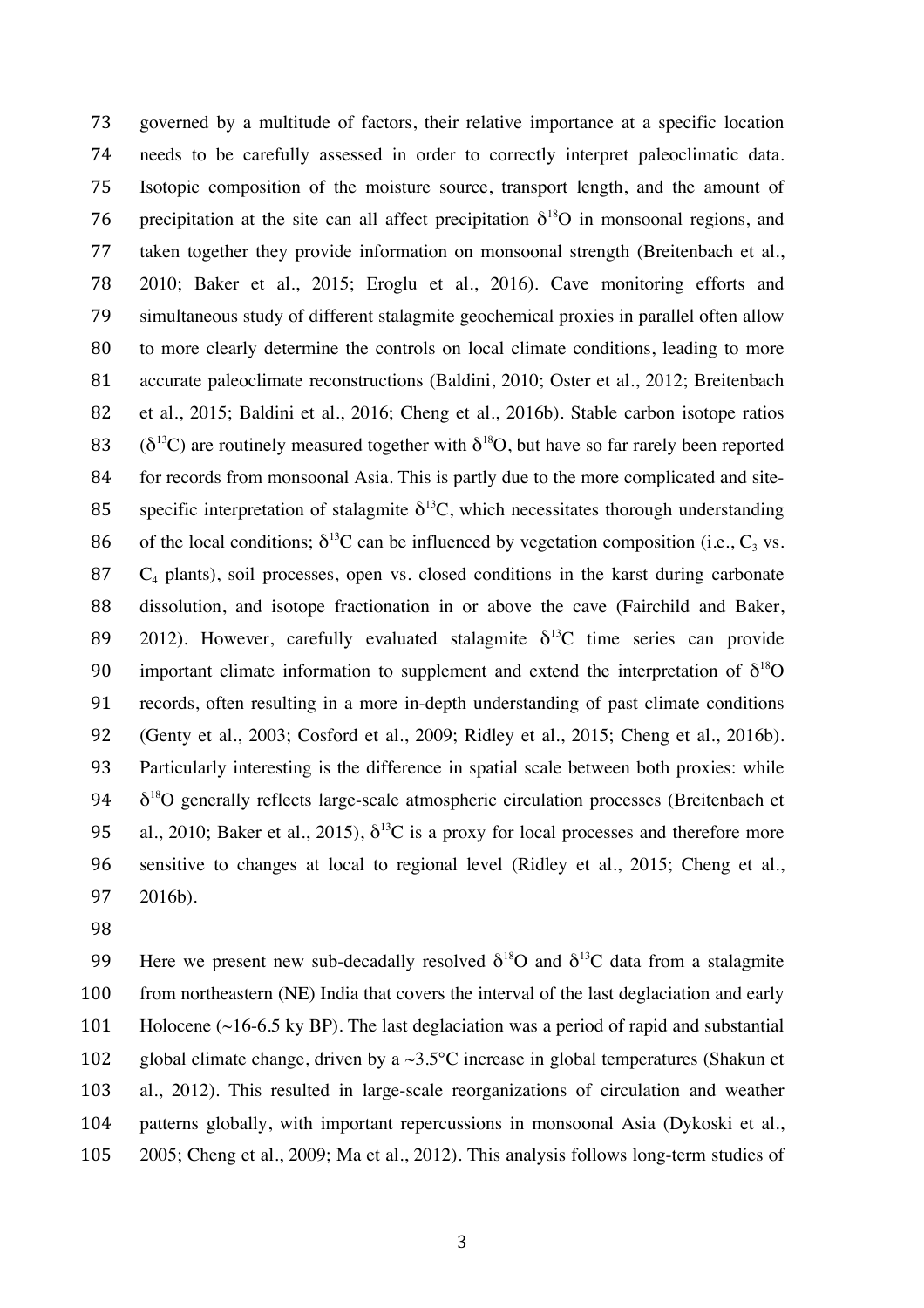106 the controls on precipitation  $\delta^{18}O$  (Breitenbach et al., 2010), as well as detailed cave microclimate monitoring schemes (Breitenbach et al., 2015), which allow us to disentangle local and regional responses to climate change over the last deglaciation.

# **GEOGRAPHICAL AND CLIMATOLOGICAL SETTING**

 Mawmluh Cave is located at 25°15'44''N, 91°52'54''E, 1320 m above sea level on the Meghalaya plateau in NE India (Fig. 1). The cave developed in a Tertiary limestone butte at the southern fringe of the plateau (Ghosh et al., 2005; Gebauer, 2008), and is today mainly covered by grassland. Mean annual air temperature inside the cave (18.5°C) is very similar to that recorded at the meteorological station Cherrapunji  $(17.4^{\circ} \text{C})$  and in the nearby Mawmluh village (19.1 $^{\circ}$ C).

 Hydroclimate in Meghalaya is extremely seasonal, with ~80% of annual precipitation falling during the ISM season (June-October; Breitenbach et al., 2010). The Meghalaya Plateau is the first morphological barrier for northward-moving moisture from the Bay of Bengal (BoB), inducing intense orographic rainfall. Thus, Meghalaya is a major water source for the Bangladesh plains, a region frequently flooded during 123 summer, e.g., in 1998, when ~60% of the country was inundated (Murata et al., 2008; Webster, 2013). Despite having the highest rainfall amount in the world (Prokop and Walanus, 2003), low retention capacity, due to the geological conditions on the southern Meghalaya Plateau, results in frequent water shortage during the dry season (November-May).

# **MATERIALS AND METHODS**

### **Stalagmite MAW-6**

 The 21 cm long stalagmite MAW-6 was found broken in Mawmluh Cave in 2009 and its original position is known only approximately (Fig. 1). The stalagmite displays complex brown-grey color variations, with bands up to a few mm wide, but no annual laminations. At least three white layers can be discerned which span from the growth axis towards the sides of the stalagmite. To verify the mineralogy in MAW-6, three samples were analyzed by X-ray diffraction (XRD) using a powder XRD diffractometer (Bruker, D8 Advance), equipped with a scintillation counter and an automatic sampler at ETH Zurich, Switzerland.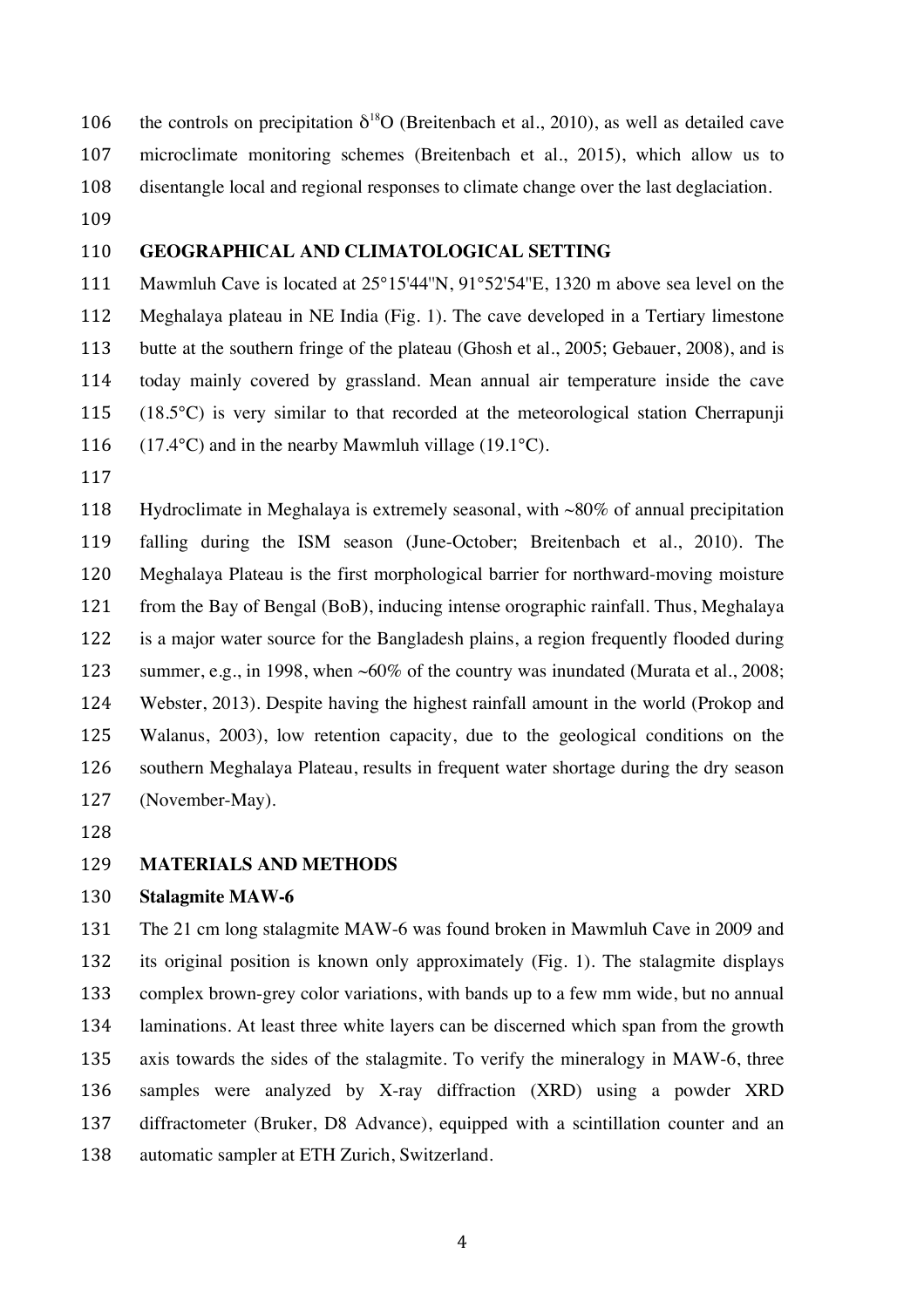# **U-series dating and chronology development**

 After cutting the stalagmite lengthwise using a diamond stone saw, 24 U-series samples with weights between 88 and 311 mg were milled using an ethanol-cleaned stainless steel bit, and subsequently analyzed by multi-collector inductively coupled plasma mass spectrometry using a Thermo-Finnigan Neptune in the Minnesota isotope laboratory, University of Minnesota. The chemical procedures used to separate uranium and thorium for U-series dating are similar to those described in Edwards et al. (1987). Uranium and thorium isotopes were analyzed on the multiplier behind the retarding potential quadrupole in peak-jumping mode. Instrumental mass 149 fractionation was determined by measurements of a  $^{233}U^{236}U$  spike. The detail techniques are similar to those described in (Cheng et al., 2000, 2009) and half-life 151 values are those reported in (Cheng et al., 2013).

 The age model for MAW-6 was computed for each growth segment by applying a cubic interpolation procedure using the COPRA software (Breitenbach et al., 2012). 155 COPRA computed 2000 ensemble realizations for both the  $\delta^{18}$ O and  $\delta^{13}$ C records. from which the median, i.e., the central age for a defined sample depth, was calculated. The uncertainty in the age model is defined by the 95% confidence 158 intervals, derived using the  $\pm 2\sigma$  deviation from the median (Breitenbach et al., 2012).

## **Stable isotope analysis**

 1050 samples for stable isotope analysis were milled continuously at 200 μm resolution using a semi-automated high-precision drill (Sherline 5400 Deluxe) at ETH Zurich. Nine Hendy tests were performed over the length of the stalagmite to look for signs of kinetic isotope fractionation effects and, if present, to evaluate potential changes in the intensity of kinetic fractionation through time (Suppl. fig. 1). For this, carbonate samples were drilled point-wise along a single layer of the stalagmite using a 0.3 mm diameter drill bit.

169 Samples were analyzed for  $\delta^{18}O$  and  $\delta^{13}C$  on a Delta V Plus mass spectrometer coupled to a ThermoFinnigan GasBench II carbonate preparation device at the Geological Institute, ETH Zurich (Breitenbach and Bernasconi, 2011). An in-house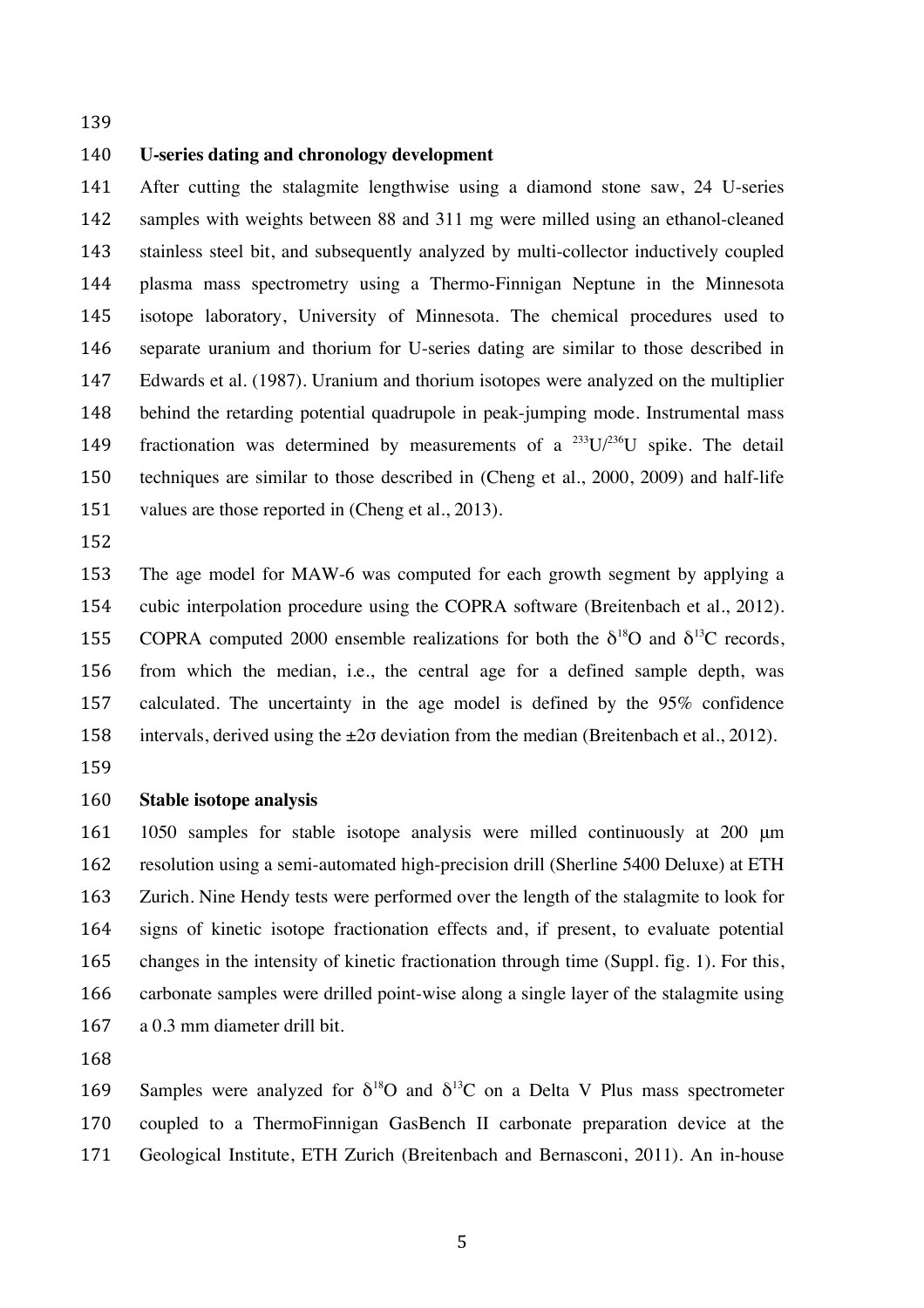carbonate standard (MS2), which is well linked to NBS19 (Breitenbach and Bernasconi, 2011), was used to evaluate the runs. All values are expressed in permil (‰) and referenced to the Vienna PeeDee Belemnite (V-PDB) standard. The external 175 standard deviation (1 $\sigma$ ) for both,  $\delta^{18}$ O and  $\delta^{13}$ C analyses on the carbonate is smaller than 0.07‰.

 Because the MAW-6 record covers the period of the last deglaciation, the contribution of changes in both sea surface temperature (SST) and sea level due to the melting of 180 continental ice sheets to stalagmite  $\delta^{18}$ O must be considered. To estimate this 181 contribution, a linear interpolation of seawater  $\delta^{18}O$  values ( $\delta^{18}O_{\text{seawater}}$ ) reconstructed from a sediment core from the BoB (Rashid et al., 2011) was performed to fit the 183 MAW-6 data points. The  $\delta^{18}O_{\text{seawater}}$  record was subsequently subtracted from the 184 measured  $\delta^{18}O_{\text{calcite}}$  in MAW-6, to yield an ice volume corrected  $(\delta^{18}O_{\text{IVC}})$  record (Suppl. Fig. 2). It should be noted that this procedure can introduce artefacts, as the records are irregularly sampled, and the results should be interpreted with care.

#### **Recurrence quantification analysis**

 To infer possible changes in the dynamical regime of the ISM between late glacial and early Holocene conditions, we performed a statistical analysis considering the deterministic nature of the underlying process (the ISM), encoded by the recurrence 192 properties of the  $\delta^{18}O_{\text{IVC}}$  record. We use a measure of complexity, called *recurrence determinism* (DET), which is derived from a recurrence plot, a graphical, binary representation of pairs of times of similar values (actually states) within the time series (see Supplemental information for further details; Marwan et al., 2007; Ozken et al., 2015; Eroglu et al., 2016). DET reveals high values for deterministic processes and regular (e.g., cyclic, periodic) variations, whereas more stochastic (i.e., random) dynamics lead to low DET values. Moreover, the recurrence analysis is combined with the pre-processing TACTS technique that allows detrending regularization of irregularly sampled time series (see Supplemental information; Ozken et al., 2015).

202 The  $\delta^{18}O_{\text{IVC}}$  record was divided into two periods, the late glacial (LG, 16-13 kyr BP) and the early Holocene (EH, 9-6.5 kyr BP) and the DET measure were calculated for both periods separately (Fig. 8). A statistical test based on a bootstrap approach was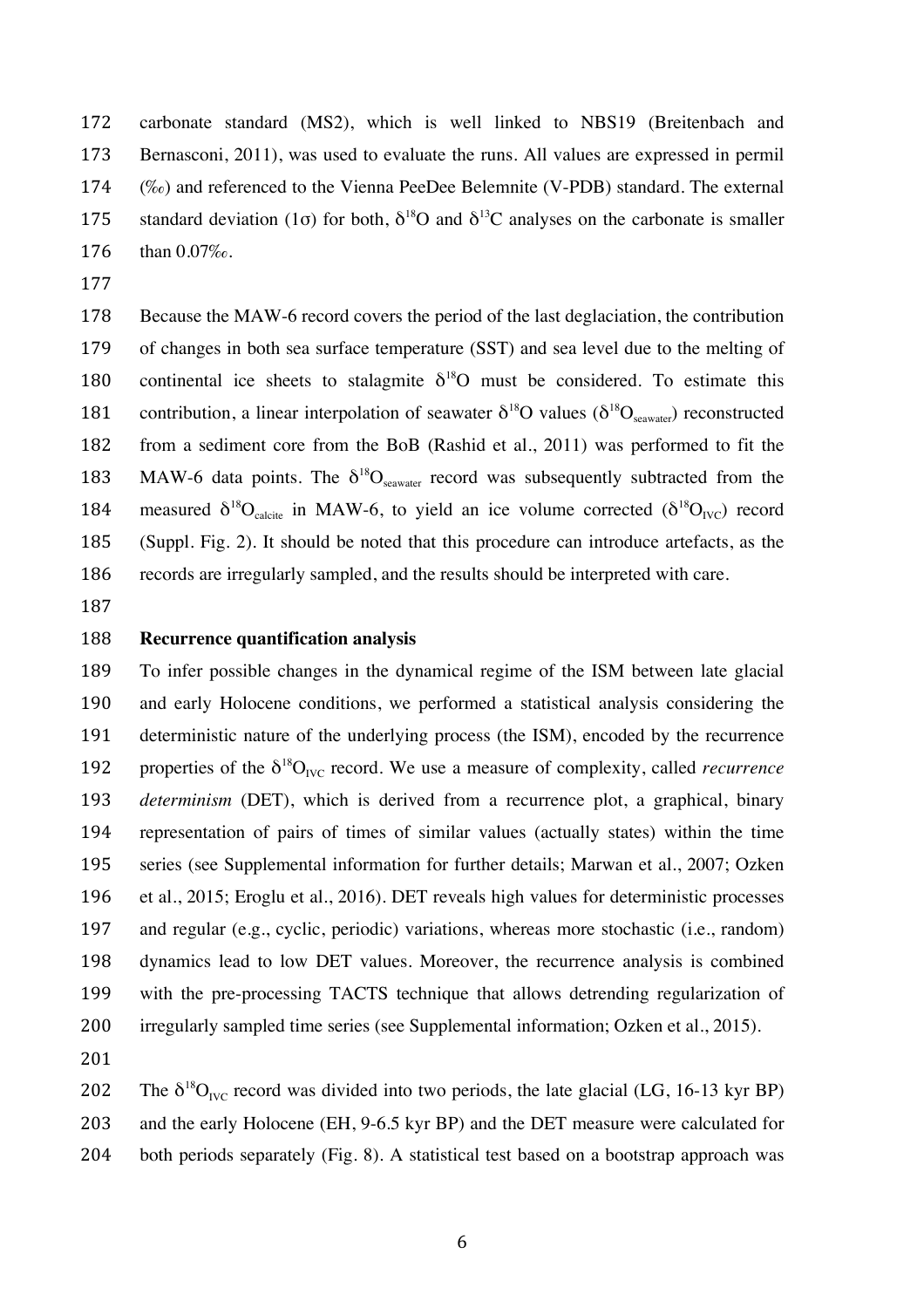performed to evaluate the significance of the variations in the DET measure. This test provides a cumulative probability distribution of DET measures corresponding to the null-hypothesis that there is no change in the dynamics of the underlying climate

- process. From this test distribution the upper 95% confidence limit can be defined.
- 

# **RESULTS**

# **Petrography and Mineralogy**

 XRD analysis reveals that stalagmite MAW-6 consists of calcite. The white layers described above were identified as dirt layers in the stalagmite. They are well visible at the fringes of the respective layers, while the stalagmite tip has been washed clean by impinging water droplets (Fig. 1C). The deposition of silty material on the stalagmite surface at these depths might indicate burial of MAW-6 by sediment re- deposition in the cave, inhibiting further growth. Several buried stalagmites have been located in the cave (Suppl. Fig. 3) and sediment migration within the cave passage appears to be an important process during high-discharge events of the cave stream. However, caution must be applied with this interpretation, since dirt layers can also 221 originate from other processes, such as aerosol and dust deposition.

# **Age model**

224 MAW-6 grew between  $\sim$ 16 and 6.5 kyr BP. The age model is based on 20 U-series 225 dates, with analytical errors between  $\pm 16$  and  $\pm 264$  years (Fig. 2 and Table 1). Four dating samples contained high amounts of detrital thorium and were excluded from the final age model (shown in red in Fig. 2).

 Three hiatuses were identified in the depth-age relationship, coinciding with the white dirt layers in the stalagmite. User-specified hiatus depths of 69.46 mm, 111.86 mm and 147.26 mm from the stalagmite top allowed COPRA to split the age model construction into independent age models (before and after the hiatuses respectively). This procedure yielded a segmented depth-age chronology for the stalagmite, with hiatuses at 10.4-9.6 kyr BP, 11.6-10.8 kyr BP and 13-12.4 kyr BP. The details for the age modeling procedure can be found in Breitenbach et al. (2012).

 Using the COPRA procedure, the age uncertainties of the MAW-6 record can be 237 transferred from the age to the proxy domain (Breitenbach et al., 2012), which results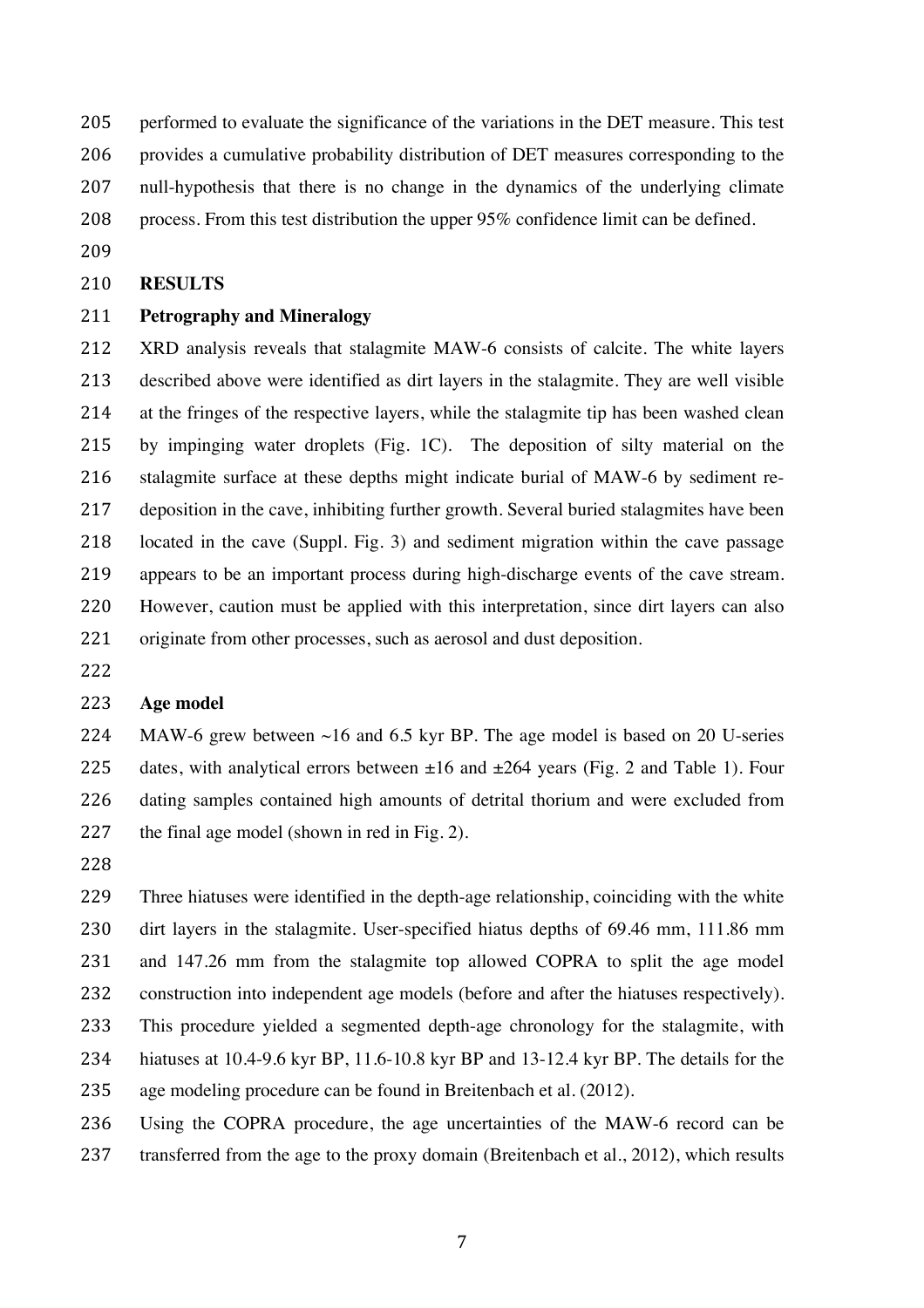in a 95% confidence interval of possible proxy values at a given point in time. As a consequence, it is not possible to determine the high-frequency variations within the bounds of the confidence interval (Fig. 3A). Comparative discussions to other 241 paleoclimate records from the AM realm are therefore restricted to the median proxy values in MAW-6 derived from the COPRA Monte Carlo modeling and to long-term centennial changes. We still show the original MAW-6 isotope data for a tentative comparison with other available records in Fig. 7, as this kind of uncertainty is common to all paleoclimate records.

- 246
- 247 **The MAW-6**  $\delta^{18}$ **O** and  $\delta^{13}$ C records

248 The  $\delta^{18}$ O profile varies from -8.3‰ to -2.8‰ (Fig. 3A), with heavier values found in 249 the oldest part of the record (end of the last glacial), and lighter values in the youngest 250 part (the Holocene). Both, the Bølling-Allerød (B-A) interstadial, beginning at  $\sim$ 14.5 251 kyr BP with -1.5‰ shift, and the Younger Dryas (YD), between 12.6 and 11.6 kyr BP 252 and featuring the heaviest values of the entire record  $(\sim 3.5\%)$ , are clearly 253 demarcated. However, the exact beginning and the end of the YD in MAW-6 cannot 254 be defined, since the interval is bracketed by two hiatuses. The 850-year long hiatus 255 that masks the end of the YD is followed by a substantial 4.5‰ decrease in  $\delta^{18}O$ , 256 marking the transition into the Holocene  $(\sim)9.6$  kyr BP). This decrease occurs in two 257 rapid stages, characterized by hiatuses, interrupted by an interval  $(\sim 10.8 - 10.2 \text{ kyr})$ 258 BP) of relatively constant intermediate values (~-6.5‰). Lowest  $\delta^{18}O$  values (~-8‰) 259 are found during the early Holocene  $(\sim 9.6 \text{ kyr BP})$ , slightly increasing towards the 260 voungest part of the record. Our sea-level corrected  $\delta^{18}O_{\text{IVC}}$  record shows that ice 261 volume and SST changes affect the isotope signature mainly before the YD, with only 262 minor impacts during the Holocene, accounting for  $\sim$ 1/4 (1‰) of the shift between 263 deglaciation and Holocene (Fig. 3A). We are therefore confident that the larger part 264 (3‰) of the variation in  $\delta^{18}$ O during the deglaciation is attributable to changes in ISM 265 strength. For the following discussion, only the  $\delta^{18}O_{\text{IVC}}$  record is considered.

266

267 Compared to the  $\delta^{18}$ O profile, the  $\delta^{13}$ C profile is much more uniform, with variations 268 ranging between -1.2 and -6.6‰ and without clear trends over time. The heaviest 269 values are found during the early part of the record (late glacial-B-A, average -4‰). 270 In contrast to  $\delta^{18}O$ , the YD period is characterized by slightly lighter values than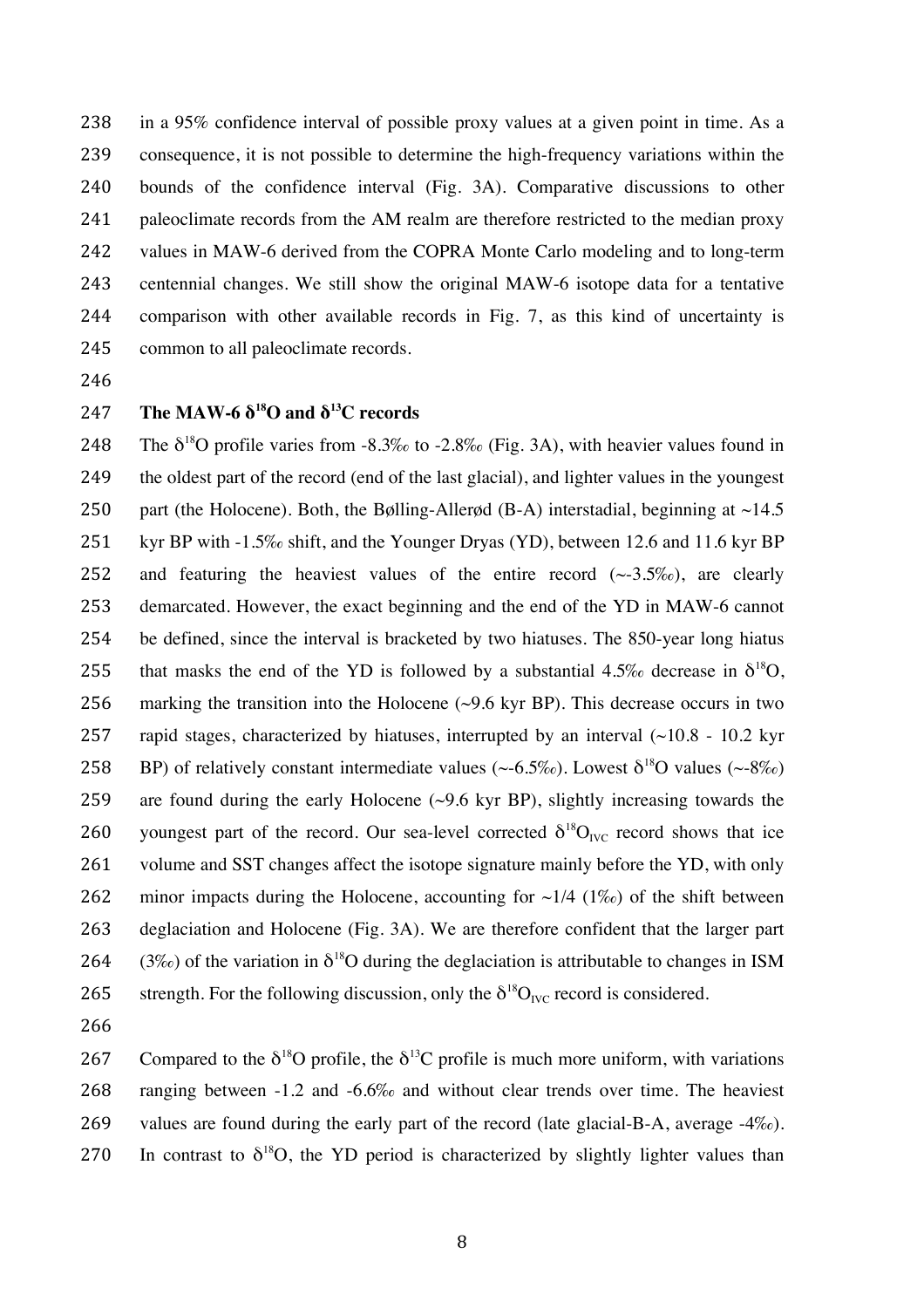during the late glacial-B-A section (average -4.3‰), whereas the transition into the 272 Holocene leads to the most negative values (average  $-5.2\%$  post  $\sim$ 9.6 kyr BP). The 273 high-frequency variations in  $\delta^{18}O$  and  $\delta^{13}C$  are remarkably similar, but shifts in  $\delta^{13}C$ 274 are generally much more pronounced than in  $\delta^{18}O$ . The similarity between the two 275 records is also reflected by their high correlation (during all periods  $r > 0.55$ , Fig. 3B).

277 A crossplot of  $\delta^{13}C$  vs.  $\delta^{18}O_{\text{IVC}}$  reveals four distinct clusters (Fig. 4). These clusters 278 are mainly influenced by the average  $\delta^{18}O_{\text{IVC}}$  during the different periods, therefore we distinguish a Holocene, intermediate (10.8-10.2 kyr BP), YD, and B-A/late glacial cluster. The boxplot representation of the datasets in Fig. 4B allows the quantification of temporal and proxy-related differences. While a clear distinction of the different 282 time periods is apparent in the  $\delta^{18}O_{\text{IVC}}$  dataset, a much larger spread in  $\delta^{13}C$  values is 283 found (Fig. 4B). The YD cluster is characterized by the heaviest  $\delta^{18}O_{\text{IVC}}$  values of the 284 entire record, while  $\delta^{13}$ C is slightly lighter than during the late glacial. A trend 285 towards progressively lighter  $\delta^{18}O_{\text{IVC}}$  values is found between the YD, intermediate, 286 and Holocene clusters, while intermediate  $\delta^{13}$ C values are slightly heavier than during the YD (Fig. 4B).

 The Hendy tests carried out throughout MAW-6 show evidence for kinetic fractionation during the YD and late glacial, while (near-)equilibrium conditions seem to have prevailed during the B-A and the Holocene (Suppl. Fig. 1). Kinetic effects are 292 identified by strong correlations between  $\delta^{18}$ O and  $\delta^{13}$ C, as well as enrichment in the heavy isotopes with increasing distance from the growth axis (Hendy, 1971).

# **Determinism of the δ<sup>18</sup> O record**

 The analysis reveals distinctly different DET measures for the LG (DET=0.663 and inside the confidence interval) and the EH (DET=0.736, and outside the confidence interval) (Fig. 8). A high DET measure indicates a more predictable, i.e., a less chaotic, regime, while the opposite holds true for low DET measures.

#### **DISCUSSION**

# **The influence of karst processes on stalagmite stable isotopes in Mawmluh Cave**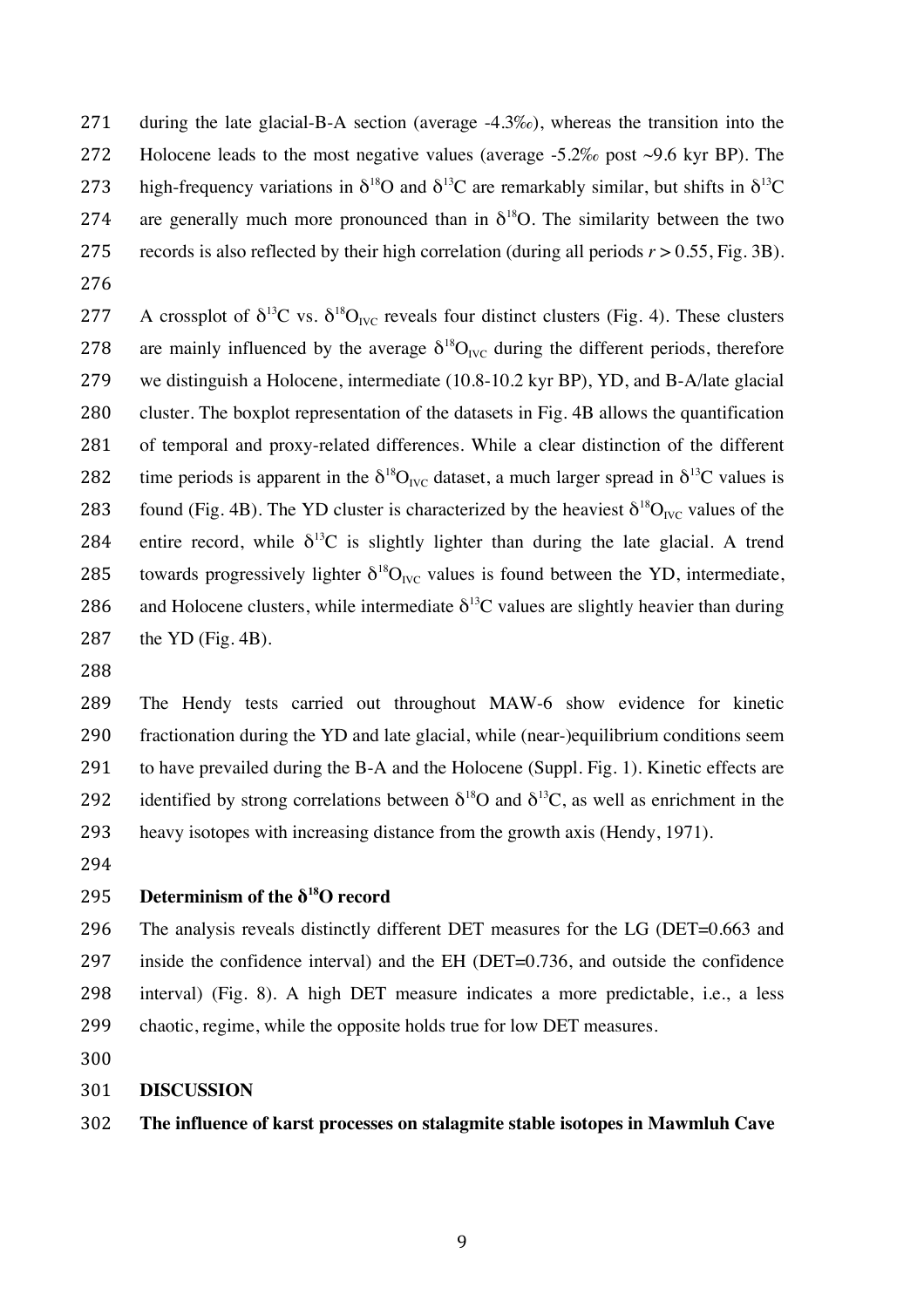Karst processes at Mawmluh Cave are driven by the seasonal cycle in regional 304 hydrology (Fig. 5). Precipitation  $\delta^{18}O$  becomes increasingly lighter during the ISM months, and reaches the most negative values during the late and post ISM (August- October) (Breitenbach et al., 2010). A direct amount effect can therefore be ruled out, as maximum precipitation occurs earlier in the ISM season (July-August). Instead, 308 orecipitation  $\delta^{18}$ O in Meghalaya is controlled by: i) the travel distance of the air masses, which increases throughout the ISM season, promoting stronger Rayleigh 310 fractionation during transport and lighter  $\delta^{18}$ O at the site (Breitenbach et al., 2010), ii) stronger contribution from isotopically depleted freshwater delivered to the BoB during the late ISM (Sengupta and Sarkar, 2006; Singh et al., 2007; Breitenbach et al., 2010), and iii) isotopic depletion of rainwater during large rainstorms (amount effect *sensu* Dansgaard, 1964) (Lawrence et al., 2004; Breitenbach et al., 2010; Baker et al., 315 2015). These mechanisms all drive precipitation  $\delta^{18}O$  in the same direction, resulting 316 in lighter  $\delta^{18}$ O during and after the ISM, and heavier values during dry season months (Breitenbach et al., 2015; Myers et al., 2015). At Mawmluh Cave, infiltration is 318 strongly skewed towards the summer months, and consequently dripwater  $\delta^{18}O$  is 319 biased towards the ISM season (Fig. 5). Still, a clear seasonal cycle in dripwater  $\delta^{18}O$  is observed, with the lightest values occurring during the late ISM months, indicating rapid (<1 month) fluid transfer into the cave (Breitenbach et al., 2015) (Fig. 5). 322 Dripwater (and stalagmite)  $\delta^{18}O$  at Mawmluh Cave can therefore be used as a reliable ISM strength proxy.

325 Dripwater  $\delta^{13}C$  can be influenced by changes in vegetation type above the cave  $(C_3)$ 326 vs.  $C_4$  plants; Denniston et al., 2001), soil activity (Genty et al., 2006; Scholz et al., 2012), bedrock dissolution and open vs. closed system conditions in the karst (Genty et al., 2001), and prior calcite precipitation (PCP) and fractionation processes in the cave (Griffiths et al., 2012; Ridley et al., 2015). At Mawmluh Cave, precipitation and consequently vegetation and soil activity (microbial activity and root respiration) are at a maximum during the summer months (June-October), resulting in highest relative humidity and soil pCO<sub>2</sub> during this period. The extremely high amounts of rainfall delivered at Mawmluh Cave during the ISM season (max. 13,472 mm between June and September; Breitenbach et al., 2015) lead to waterlogging of the soil and karst overlying the cave (Breitenbach et al., 2015), most likely resulting in more closed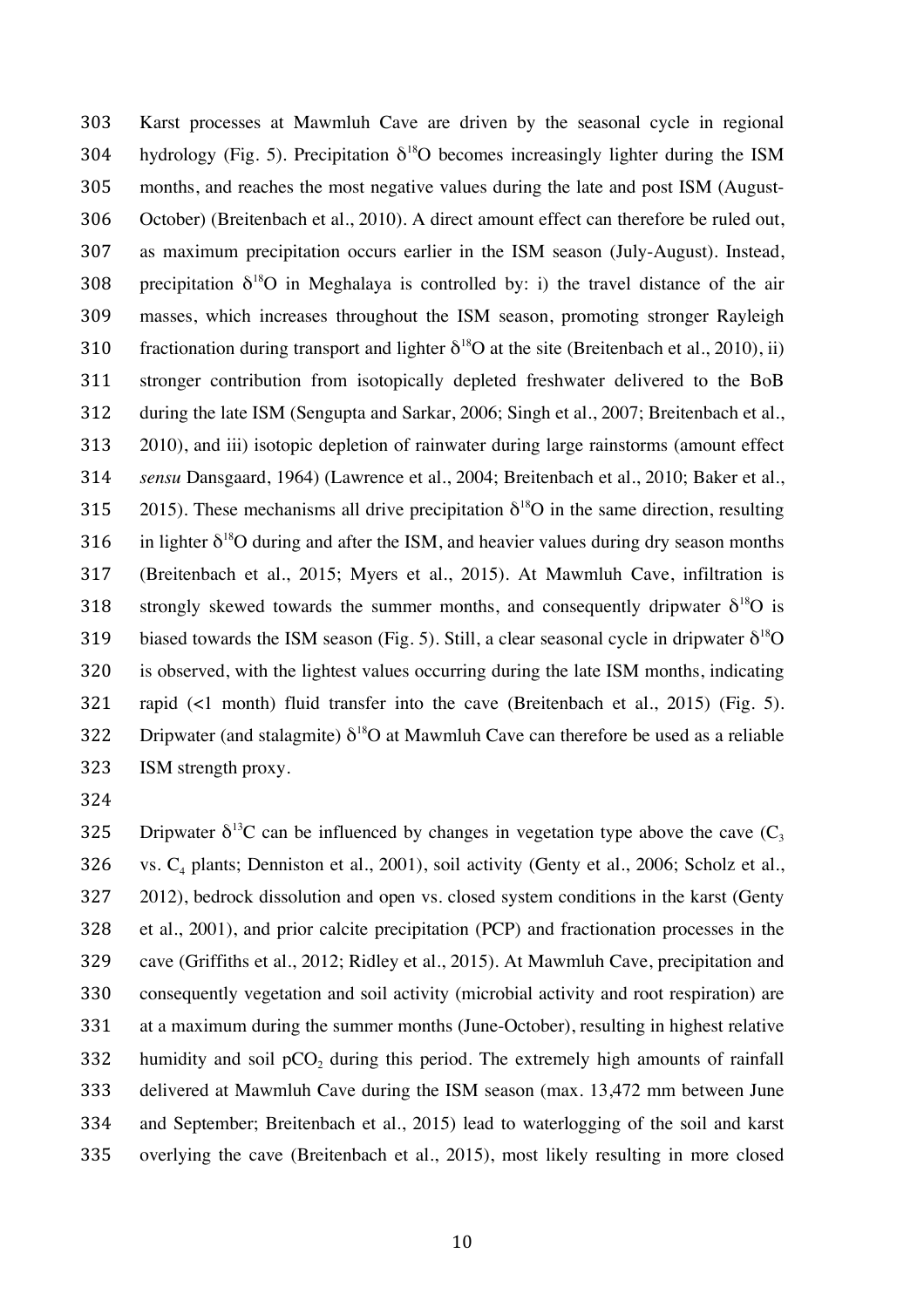system conditions. Therefore, prior carbonate precipitation (PCP) in epikarst and cave is minimized (or even completely absent) during the ISM season. Strong seasonal 338 variations in cave air  $pCO<sub>2</sub>$  are observed as a consequence of seasonal ventilation changes (Breitenbach et al., 2015) (Fig. 5). During the dry season months, low cave air pCO<sub>2</sub> due to strongly reduced rainfall amount above the cave and intensified 341 ventilation, leads to enhanced degassing of  $CO<sub>2</sub>$  from the solution, enriching 342 dripwater in  ${}^{13}C$  (Breitenbach et al., 2015). Moreover, open system conditions prevail in the overlying soil and karst, due to seasonal aridity, resulting in low soil activity (less input of isotopically light organic carbon to soil water) and promoting PCP (Fig. 5). All factors taken together, conditions during the dry season result in heavier 346 dripwater  $\delta^{13}$ C in Mawmluh Cave, whereas the opposite holds true for the ISM 347 months. Dripwater and stalagmite  $\delta^{13}$ C is therefore strongly influenced by effective infiltration in the soil and tightly connected to local climate conditions.

#### **Interpretation of the MAW-6 isotope records**

351 We find large variations in  $\delta^{18}O_{\text{IVC}}$  in stalagmite MAW-6 over the period of the last deglaciation, with the heaviest values recorded during the late glacial and YD (Fig. 3). 353 Considering the controls on precipitation and dripwater  $\delta^{18}O_{\text{IVC}}$  at Mawmluh Cave, we interpret the late glacial and YD portions of the record as periods of weaker/shorter ISM, accompanied by changes in the circulation regime (i.e., a more proximal moisture source), whereas stronger ISM and longer moisture transport paths prevailed during the B-A and the Holocene. Changes in both sea surface temperature (SST) and sea level due to the melting of the continental ice sheets during the last deglaciation resulted in substantial alteration of the isotopic composition of the surface ocean water, as well as affecting evaporation and convection from the sea surface (Gadgil, 2003). The changes in the moisture source affect precipitation and stalagmite  $\delta^{18}O$ . In 362 the BoB, the moisture source for the ISM, a  $\sim$ 3.2-3.5°C increase in SST between the Last Glacial Maximum and the Holocene, and a +1.4°C SST shift between the YD and the Holocene, have been documented (Rashid et al., 2007, 2011; Govil et al., ). In this region, additional depletion of seawater <sup>18</sup>O occurred most likely due to freshening of the BoB by increased runoff from precipitation and glacier melt in the Himalaya and Tibet.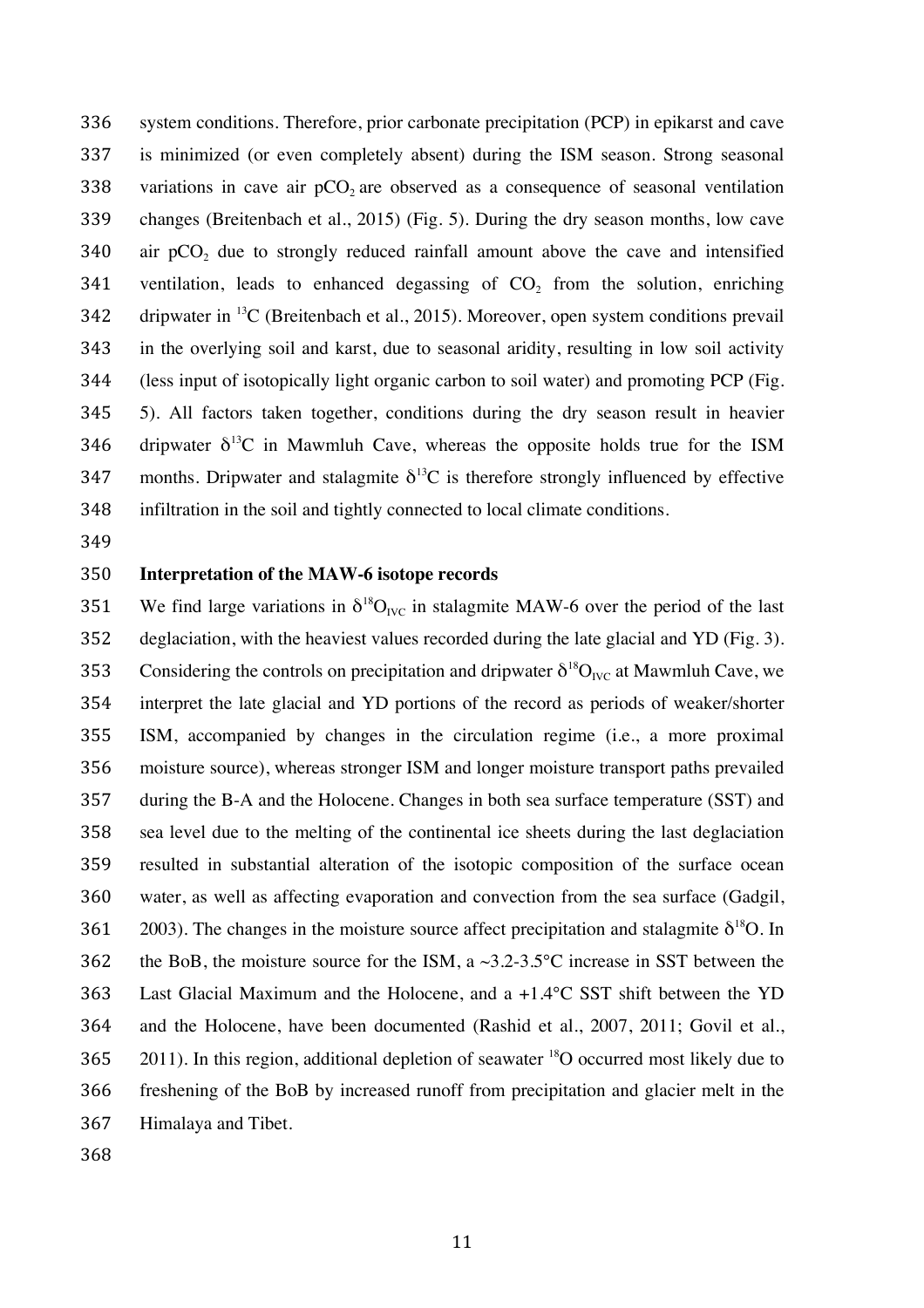369 The millennial-scale average in MAW-6  $\delta^{13}$ C shows much lower variability than  $370 \delta^{18}O_{\text{IVC}}$  over the last deglaciation, but the centennial-scale variations are remarkably similar (Fig. 3). It is likely that changes in vegetation density and composition occurred between cold/dry glacial and warm/humid interglacial periods. However, vegetation changes above the cave as the primary cause for the high frequency 374 variation in  $\delta^{13}C$  can probably be ruled out, as these would require longer time periods and would likely be more gradual than the rapid decadal-scale shifts we find in MAW-6. Karst processes, namely PCP and kinetic fractionation in the cave, can 377 best explain the observed variation in MAW-6  $\delta^{13}$ C. We find heavier  $\delta^{13}$ C values 378 during weak ISM periods, as identified in the  $\delta^{18}O_{\text{IVC}}$  record, indicating enhanced PCP and kinetic fractionation stemming from drier summer and/or longer winter seasons. 380 Periods of strong ISM, on the other hand, are characterized by lighter  $\delta^{13}C$  values, which is in line with more closed system conditions during the wet summers, higher 382 cave air  $pCO<sub>2</sub>$ , which subdues kinetic fractionation, and more active vegetation and soil.

385 It is possible that kinetic processes affect stalagmite  $\delta^{18}O$  as well, precluding quantitative rainfall reconstructions, but still allowing qualitative interpretation of 387 monsoon strength. In fact, kinetic fractionation would drive stalagmite  $\delta^{18}O$  towards more positive values, as prolonged degassing and possibly evaporation enrich the precipitating solution in the heavy isotope, thus increasing the sensitivity of the 390 speleothem to record dry periods. Modern dripwater  $\delta^{18}$ O values directly reflect 391 precipitation  $\delta^{18}O$  values at the site, lending additional confidence to the interpretation 392 of stalagmite  $\delta^{18}$ O as a monsoon strength proxy. Periods of enhanced kinetic fractionation in the past can be detected using the Hendy tests. Evidence for kinetic fractionation is observed during the YD and the late glacial, periods that we interpret as drier, while (near-)equilibrium conditions seem to have prevailed during the B-A and the Holocene, when conditions were wetter (Suppl. Fig. 1). These results have to be interpreted with care, however, as sampling along a single growth layer is extremely difficult when no annual laminae are present.

400 We can use the complementary information of  $\delta^{18}O_{\text{IVC}}$  and  $\delta^{13}C$  in stalagmite MAW-6 to interpret climate variations on supra-regional as well as local scale over the last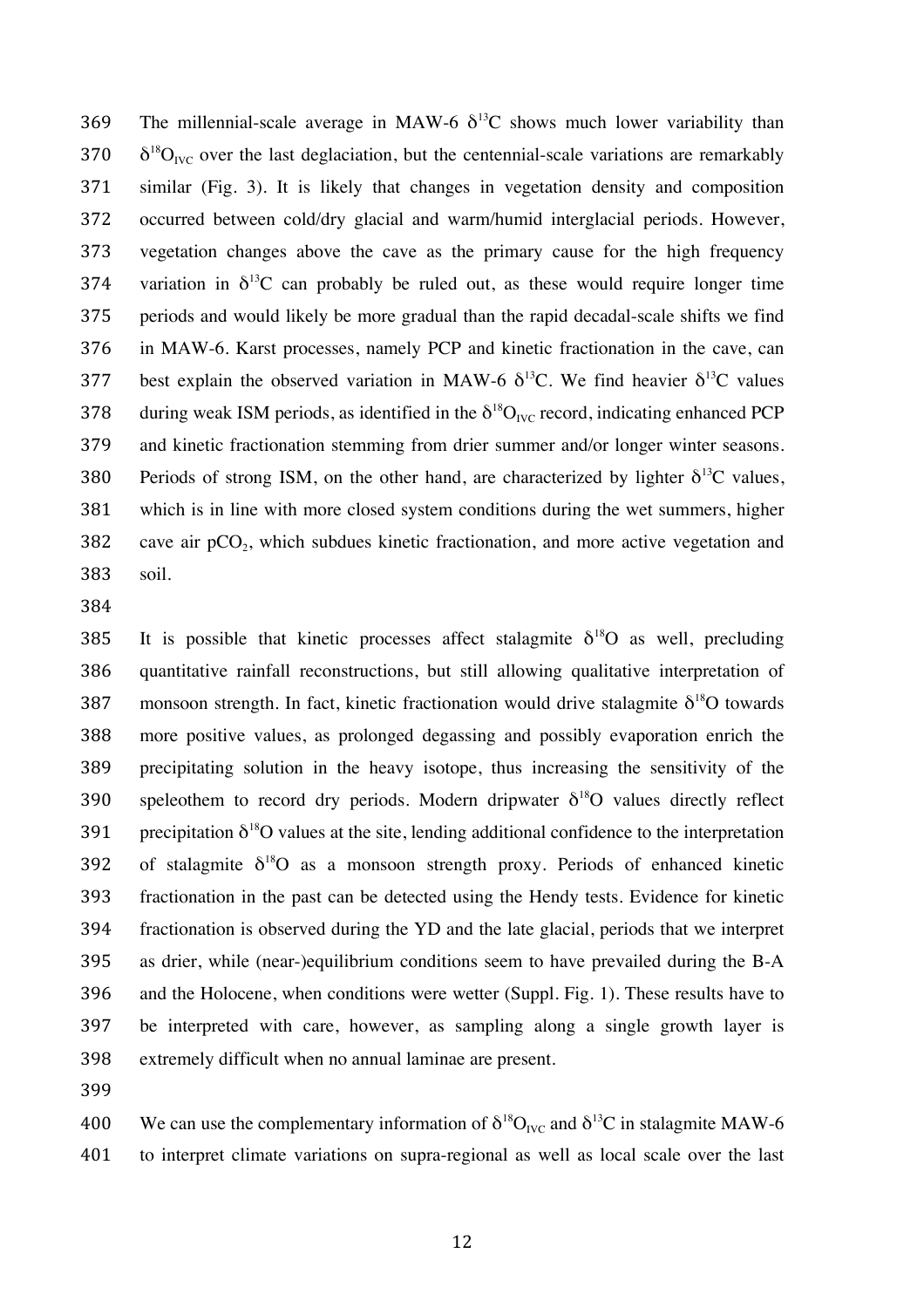402 deglaciation. Clear shifts in average  $\delta^{18}O_{\text{IVC}}$  are apparent during different time periods (clusters in Fig. 4), indicating changing ISM strength, related to the moisture source 404 and composition upstream of the study site. While shifts in  $\delta^{13}C$  are less strongly expressed, it is still possible to distinguish periods of local aridity/humidity related to the amount of effective infiltration in the karst and cave ventilation dynamics. 407 Positive correlation between  $\delta^{18}O_{\text{IVC}}$  and  $\delta^{13}C$  indicates that in general, weaker ISM conditions are reflected as locally drier conditions at the study site, either due to reduced summer rainfall, or a prolonged dry season (Fig. 4). "Weak-ISM" periods 410 (late glacial, YD) are also characterized by a tendency towards heavier  $\delta^{13}C$ , 411 suggesting drier conditions at the cave site, whereas Holocene  $\delta^{18}O_{\text{IVC}}$  and  $\delta^{13}C$  clearly cluster at lighter values for both proxies, indicating strong ISM and humid conditions at the study site.

415 However, a detailed analysis of the relationship between  $\delta^{18}O_{\text{IVC}}$  and  $\delta^{13}C$  suggests that the connection between local climate and large-scale ISM dynamics might be 417 more complex. The YD is clearly defined as the cluster with heaviest  $\delta^{18}O_{\text{IVC}}$  values, suggesting a more proximal moisture source with little freshwater influence from riverine runoff, and an overall weakened ISM circulation (Fig. 4B). Local 420 hydroclimate conditions (indicated by  $\delta^{13}$ C), on the other hand, appear to have been rather similar to those during the preceding B-A, but more arid than during the succeeding Holocene. This apparent inconsistency (weaker ISM, without increased 423 aridity at local level) reflects the different controls on  $\delta^{18}O_{\text{IVC}}$  and  $\delta^{13}C$ , where changes in the moisture source and composition do not necessarily always influence 425 local infiltration directly (Cheng et al., 2016b). While  $\delta^{18}O_{\text{NC}}$  is influenced primarily 426 by the ISM during summer months,  $\delta^{13}$ C is more sensitive to dry conditions, i.e., the arid winter months. However, the dry season months in Meghalaya are characterized by very dry conditions at present, and it is unlikely that conditions during the YD were much different (as drier than dry is impossible). It is thus likely that a change in precipitation seasonality during the YD led to a weaker ISM with a more proximal 431 rainfall source during the summer months (i.e., heavier  $\delta^{18}O_{\text{IVC}}$ ), and at the same time a more even distribution of rainfall over the year, resulting in reduced seasonality and 433 little effective change in karst processes (i.e., lighter  $\delta^{13}$ C).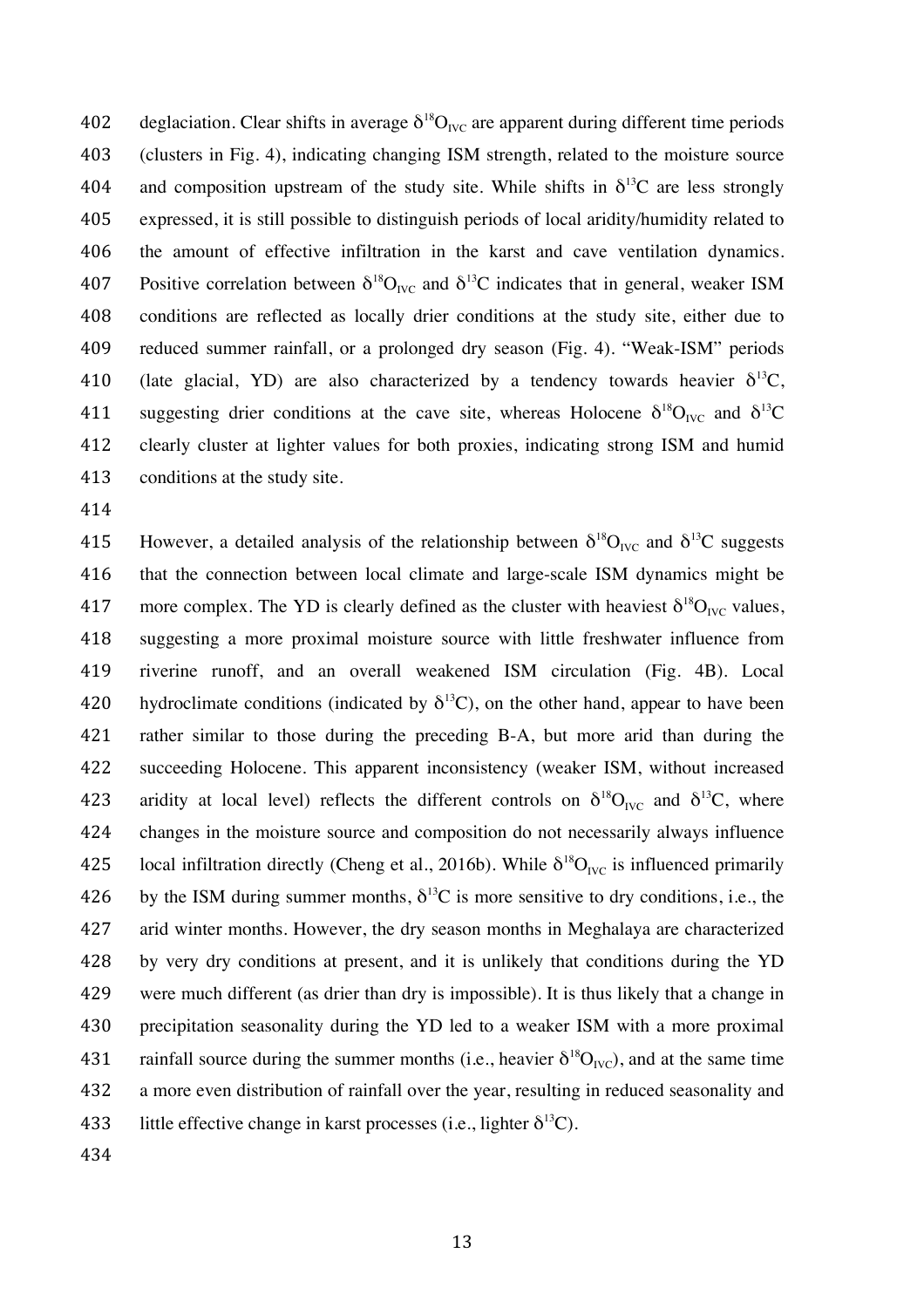#### **Comparison to other records from Mawmluh Cave**

 To test if MAW-6 indeed reflects climate variations and not just local effects we 437 compare the MAW-6  $\delta^{18}O_{\text{IVC}}$  record to the KM-A record (Berkelhammer et al., 2012) and the MWS-1 record (Dutt et al., 2015) from the same cave (Fig. 6). We find good visual replication between the three records on centennial time scale when recalculating the age models for KM-A and MWS-1 using COPRA (Fig. 6). The 441 absolute difference in  $\delta^{18}O$  values, especially pronounced between MAW-6 and MWS-1, is likely related to varying degrees of isotopic fractionation at different drip sites in the cave (similar to e.g., Stoll et al., 2015). For more quantitative information, the three time series were interpolated to annual resolution and low-pass filtered in order to only consider centennial time scale variations. Correlations were then calculated by downsampling the data to 50-year resolution. With this approach, we find high positive correlations between MAW-6 and KM-A during the period 6.9-9 448 kyr BP  $(r = 0.93)$ , as well as between 9-12.4 kyr BP  $(r = 0.78)$ , discarding the time periods corresponding to hiatuses in MAW-6). Similarly, correlation between MAW-6 and MWS-1 is positive ( $r = 0.89$ ). All relationships are highly significant ( $p < 10^{-9}$ ). 451 Overall, this comparison corroborates our interpretation that variations in  $\delta^{18}O_{\text{IVC}}$  in MAW-6 are driven by climate. The high resolution and the precise chronology of our record could significantly improve the available data from the ISM realm.

### **Comparison to other AM records**

 We chose three high-resolution and precisely dated records from Chinese caves (Dongge, Dykoski et al., 2005; Yamen, Yang et al., 2010; Kulishu, Ma et al., 2012), the MWS-1 record from Mawmluh Cave, and the NGRIP ice core record from 459 Greenland (Andersen et al., 2004) to compare with our MAW-6  $\delta^{18}O_{\text{IVC}}$  record (Fig. 460 7). Comparison of the MAW-6  $\delta^{18}O_{\text{IVC}}$  record to these reconstructions reveals very similar centennial-millennial scale trends over the last deglaciation, further corroborating our interpretation of the record as a proxy for ISM strength (Fig. 7). However, more subtle differences are apparent as well. For example, whereas the other AM reconstructions indicate the weakest summer monsoons during the last 465 glacial (until  $~14.5$  kyr BP), reflecting the pattern found in Greenland ice cores, MAW-6 records weakest ISM conditions during the YD (Fig. 7). This is partly related 467 to the adopted correction for ice volume and SST, which results in lighter  $\delta^{18}O_{\text{IVC}}$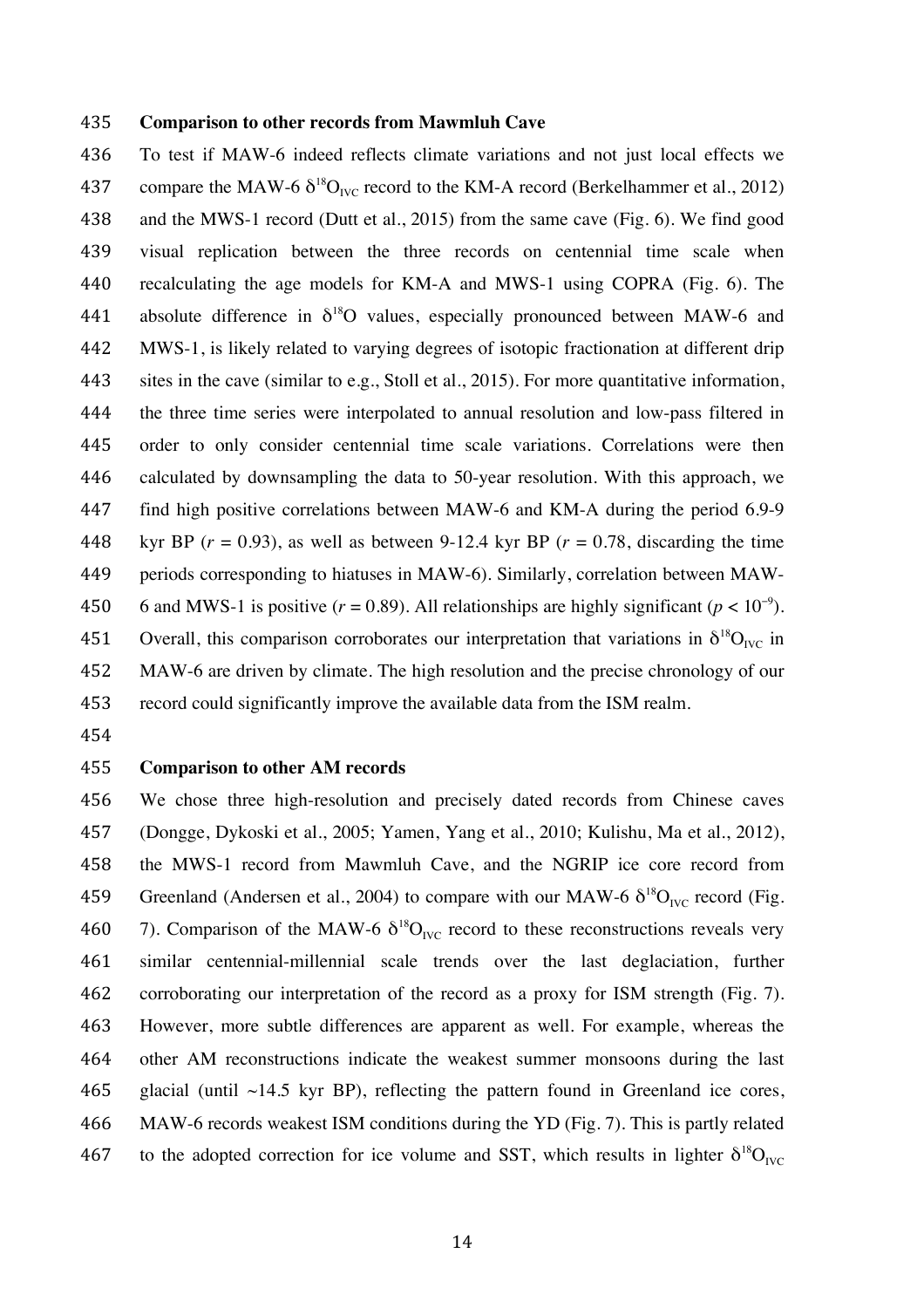468 during the last glacial, but the pattern is also apparent in the original  $\delta^{18}O$  record (Fig. 3). This is possibly a reflection of changes in regional seasonality in NE India, with a less vigorous ISM fed from proximal moisture sources, together with a wider spread of precipitation over the entire year during the YD. Testing this hypothesis requires seasonally resolved time series with highly robust chronologies.

 In addition, differences appear when comparing the B-A interstadial in MAW-6 to other records. Whereas the AM records considered here all show a relatively rapid 476 transition at the beginning and the end of the interval, with a plateau of lighter  $\delta^{18}O$  values during the B-A (attributed to increasing insolation; Ma et al., 2012), MAW-6 478 shows a pattern of rapid isotopic depletion at  $\sim$ 14.5 kyr BP followed by a gradual increase towards YD values that is more similar to the transition recorded in Greenland ice cores (Fig. 7). This might hint towards a close connection between NE India and the North Atlantic realm, driven by the Westerlies. Evidence from paleoclimate records from Central Asia suggests that the AM and Westerly climates are tightly connected over glacial-interglacial cycles (Cheng et al., 2016b). Mawmluh Cave is located close to the Tibetan Plateau, with frequent influence of dry air masses from the Tibetan High during the winter season, and a closer connection to the Westerly climate than found at the Chinese cave sites is thus plausible. However, this interpretation needs to be cautiously evaluated, due to limited replication with the 488 other  $\delta^{18}$ O record from Mawmluh Cave covering the B-A interval (MWS-1; Dutt et al., 2015), possibly related to chronological uncertainties in both records at this time.

 The transition into the Holocene in MAW-6, although interrupted by a hiatus, shows 492 substantially lighter  $\delta^{18}$ O values and thus ISM strengthening over time, similar to the record from Yamen Cave (Yang et al., 2010) and well-replicated in MWS-1. 494 Conversely to the gradually lighter  $\delta^{18}$ O values found in the Yamen and Dongge cave records, however, both reconstructions from Mawmluh Cave show a short plateau of 496 intermediate values between  $\sim$ 10.2 and 10.8 kyrs BP. In MAW-6, this interval is demarcated by two hiatuses, and therefore direct comparison to other records is 498 difficult. This feature in the  $\delta^{18}O$  records could reflect slow retreat or even a short- lived advance of the Himalayan glaciers, related to the increase in moisture and precipitation (strengthening ISM) at the onset of the Holocene (Meyer et al., 2009).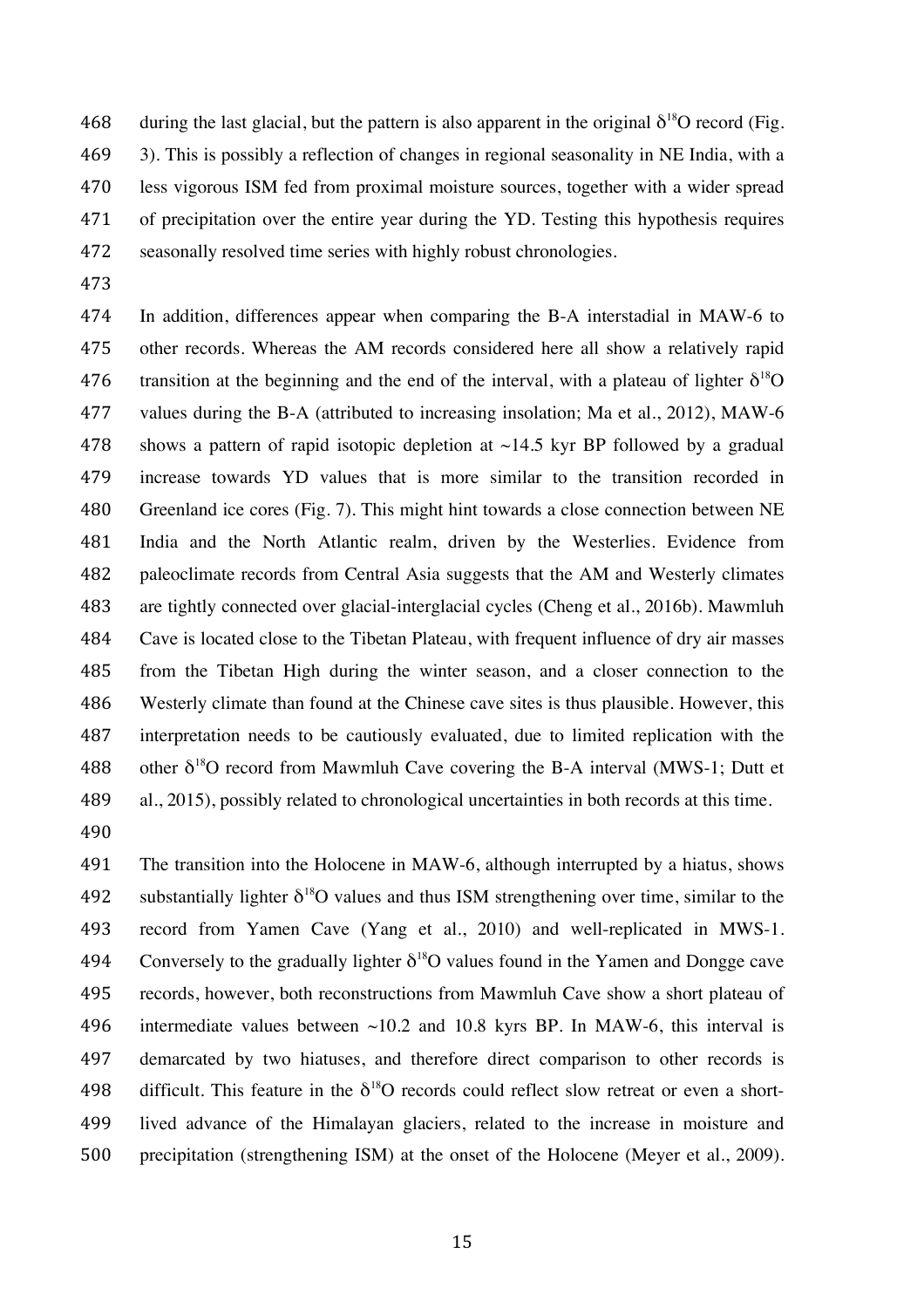The glaciation in the mountain range and related cold air outflow from the Himalaya mountain range would have hampered the intrusion of the ISM somewhat longer in NE India. This explanation remains hypothetical however, especially due to the scarcity of data from the region.

# **Dynamical changes in the ISM**

 Dynamical regime changes in the ISM between late glacial and early Holocene were investigated using recurrence quantification analysis (Ozken et al., 2015; Eroglu et al., 2016). We find a significant regime transition between LG and EH ISM, with more chaotic conditions during the LG, but higher predictability during the EH (Fig. 8). Disruption and weakening of the ISM during the LG, with frequent influence from Westerly air masses and the Tibetan High, very likely result in less predictable conditions. This is similar to findings from complex network analysis of the AM, where weaker supra-regional links were found during the cold/dry Little Ice Age (100-400 yr BP), suggesting that a weaker ISM is less predictable on a regional scale (Rehfeld et al., 2012). During the EH, on the other hand, the strong seasonality induced by the ISM would lead to more regular annual cycles in precipitation, and to a higher predictability.

### **CONCLUSIONS**

 Stalagmite MAW-6 provides new paleoclimate data from Mawmluh Cave in NE 522 India, covering the last deglaciation. We combine decadal-scale  $\delta^{18}$ O and  $\delta^{13}$ C measurements on MAW-6 to unravel climate change at regional and local scale over 524 this period. A substantial post-glacial shift towards more negative  $\delta^{18}O$  values is interpreted as strengthening of the ISM, with maximum expression during the early Holocene. This pattern is in agreement with other reconstructions from Mawmluh Cave and the AM realm. Both the B-A and YD periods are clearly demarcated in the 528 record as stronger and weaker ISM, respectively.  $\delta^{13}$ C is interpreted as reflecting local 529 hydroclimatic conditions, and is generally similar to  $\delta^{18}O$ , suggesting that a weak/strong ISM results in drier/wetter conditions at the study site. An intriguing 531 exception to this rule is the YD, where combined  $\delta^{18}$ O and  $\delta^{13}$ C analysis suggests a reduction in precipitation seasonality, together with weakening of the ISM. Statistical 533 time series analysis of the  $\delta^{18}O$  record reveals a significant regime transition over the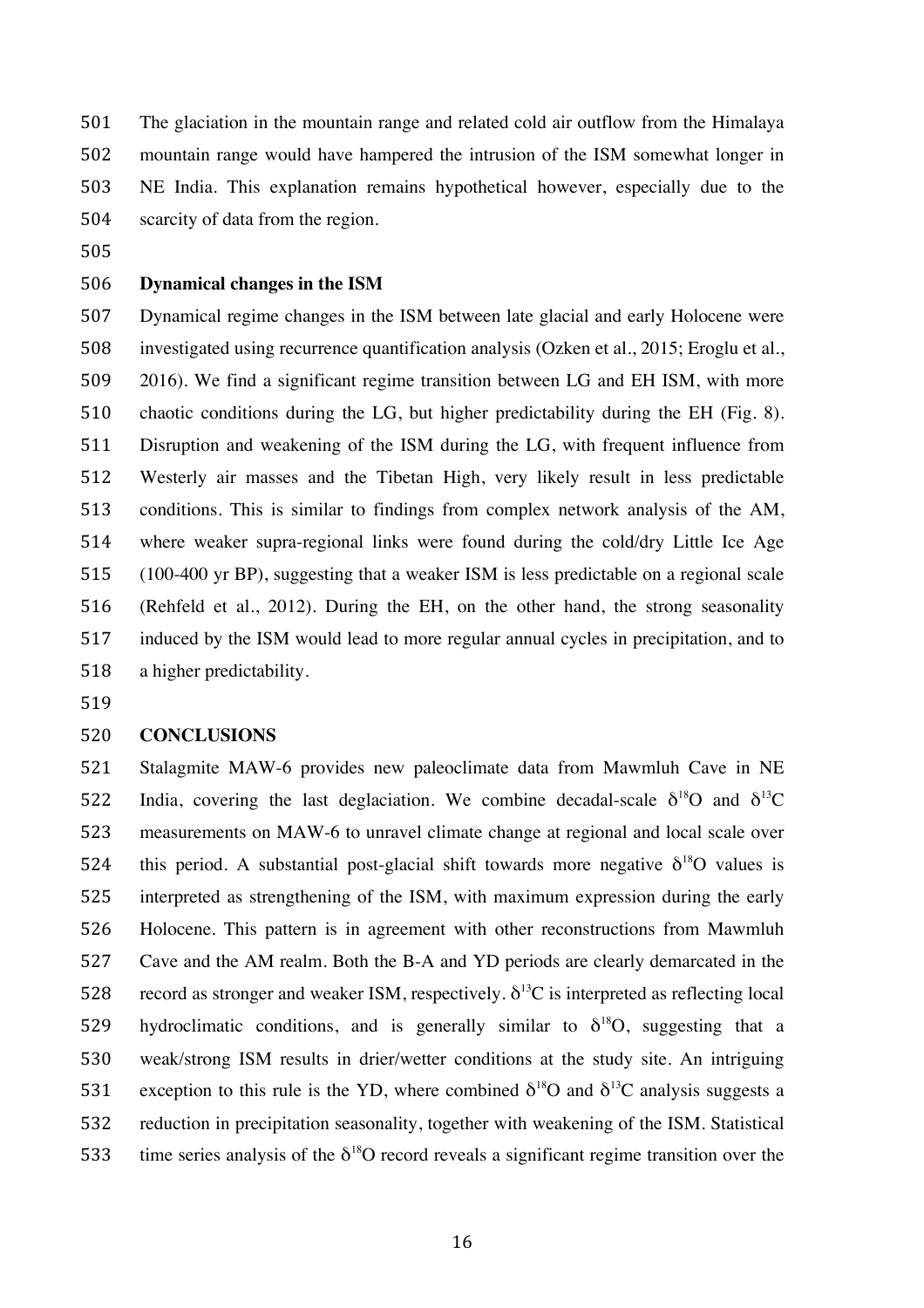last deglaciation, with less predictable ISM during the late glacial, and higher predictability during the Holocene, which we relate to the build-up of strong precipitation seasonality induced by the ISM.

## **ACKNOWLEDGMENTS**

 We gratefully acknowledge financial support from the Swiss National Fond (SNF Sinergia grant CRSI22 132646/1 and grant P2EZP2\_172213), the German Science Foundation (DFG project MA4759/8-1: Impacts of uncertainties in climate data analysis (IUCliD): Approaches to working with measurements as a series of probability distributions, and grant no. RE3994-1/1), the Chinese NSFC grants 4123054 and 2013CB955902, the US NSF grant 1103403, and the European Union's Horizon 2020 Research and Innovation programme under the Marie Skłodowska- Curie grant agreement No 691037 (QUEST). We thank our Indian colleagues Bijay Mipun and Gregory Diengdoh for their logistical help. We thank Daniel Gebauer for support during fieldwork. We also thank Lydia Zehnder and Stewart Bishop (both at ETH Zürich) for assistance during XRD and stable isotope analysis, respectively. Tim Eglinton is acknowledged for financial support of F.A.L. We thank Ashish Sinha, Max Berkelhammer, James Baldini, Yanjun Cai, and two anonymous reviewers for constructive feedback and fruitful discussions on this and earlier versions of this manuscript. We thank the editors Matthew Lachniet and Lewis Owen for feedback and handling of the manuscript.

#### **REFERENCES**

|  | 558 Andersen, K.K., Azuma, N., Barnola, J.-M., Bigler, M., Biscaye, P., Caillon, N., |  |  |  |  |  |
|--|--------------------------------------------------------------------------------------|--|--|--|--|--|
|--|--------------------------------------------------------------------------------------|--|--|--|--|--|

Chappellaz, J., Clausen, H.B., Dahl-Jensen, D., Fischer, H., Flückiger, J.,

Fritzsche, D., Fujii, Y., Goto-Azuma, K., Grønvold, K., Gundestrup, N.S.,

- Hansson, M., Huber, C., Hvidberg, C.S., Johnsen, S.J., Jonsell, U., Jouzel, J.,
- Kipfstuhl, S., Landais, A., Leuenberger, M., Lorrain, R., Masson-Delmotte, V.,
- Miller, H., Motoyama, H., Narita, H., Popp, T., Rasmussen, S.O., Raynaud, D.,
- Rothlisberger, R., Ruth, U., Samyn, D., Schwander, J., Shoji, H., Siggard-
- Andersen, M.-L., Steffensen, J.P., Stocker, T., Sveinbjörnsdóttir, A.E., Svensson,
- A., Takata, M., Tison, J.-L., Thorsteinsson, T., Watanabe, O., Wilhelms, F.,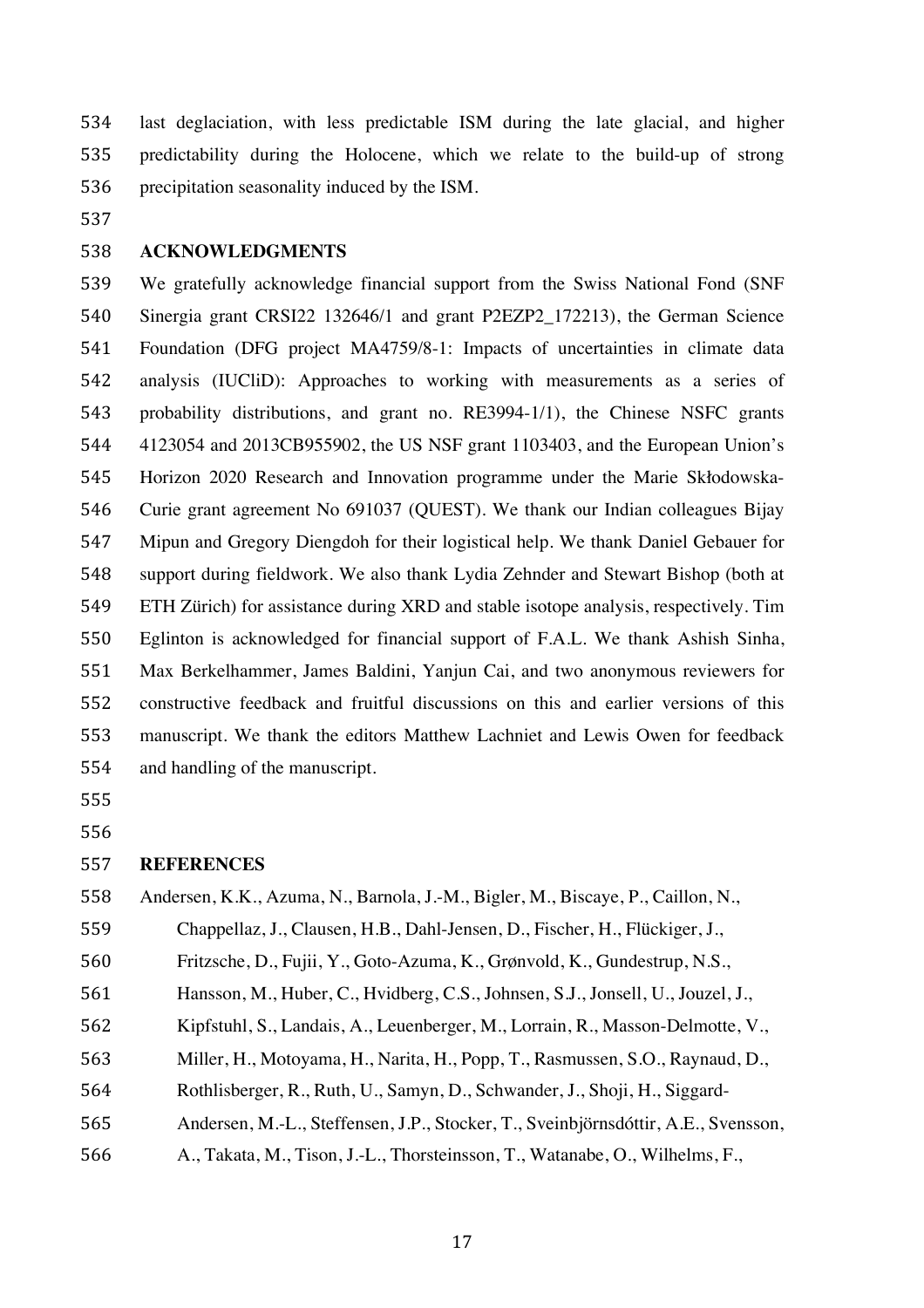| 567 | White, J.W.C., 2004. High-resolution record of Northern Hemisphere climate             |
|-----|----------------------------------------------------------------------------------------|
| 568 | extending into the last interglacial period. Nature 431, 147–151.                      |
| 569 | doi:10.1038/nature02805                                                                |
| 570 | Baker, A.J., Sodemann, H., Baldini, J.U.L., Breitenbach, S.F.M., Johnson, K.R.,        |
| 571 | Hunen, J. Van, Pingzhong, Z., 2015. Seasonality of westerly moisture transport         |
| 572 | in the East Asian summer monsoon and its implications for interpreting                 |
| 573 | precipitation $\delta^{18}O$ . Journal of Geophysical Research: Atmospheres 120, 5850– |
| 574 | 5862. doi:10.1002/2014JD022919.Received                                                |
| 575 | Baldini, J.U.L., 2010. Cave atmosphere controls on stalagmite growth rate and          |
| 576 | palaeoclimate records. Geological Society London, Special Publications 336,            |
| 577 | 283-294. doi:10.1144/sp336.15                                                          |
| 578 | Baldini, L.M., Baldini, J.U.L., McElwaine, J.N., Frappier, A.B., Asmerom, Y., Liu,     |
| 579 | K., Prufer, K.M., Ridley, H.E., Polyak, V.J., Kennett, D.J., Macpherson, C.G.,         |
| 580 | Aquino, V. V., Awe, J., Breitenbach, S.F.M., 2016. Persistent northward North          |
| 581 | Atlantic tropical cyclone track migration over the past five centuries. Scientific     |
| 582 | Reports 6.                                                                             |
| 583 | Berkelhammer, M., Sinha, A., Stott, L., Cheng, H., Pausata, F.S.R., Yoshimura, K.,     |
| 584 | 2012. An abrupt shift in the Indian monsoon 4000 years ago. Geophysical                |
| 585 | Monograph Series 198, 75-87. doi:10.1029/2012GM001207                                  |
| 586 | Breitenbach, S.F.M., Adkins, J.F., Meyer, H., Marwan, N., Kumar, K.K., Haug, G.H.,     |
| 587 | 2010. Strong influence of water vapor source dynamics on stable isotopes in            |
| 588 | precipitation observed in Southern Meghalaya, NE India. Earth and Planetary            |
| 589 | Science Letters 292, 212-220. doi:10.1016/j.epsl.2010.01.038                           |
| 590 | Breitenbach, S.F.M., Bernasconi, S.M., 2011. Carbon and oxygen isotope analysis of     |
| 591 | small carbonate samples (20 to 100 ug) with a GasBench II preparation device.          |
| 592 | Rapid Communications in Mass Spectrometry 25, 1910–1914.                               |
| 593 | doi:10.1002/rcm.5052                                                                   |
| 594 | Breitenbach, S.F.M., Rehfeld, K., Goswami, B., Baldini, J.U.L., Ridley, H.E.,          |
| 595 | Kennett, D.J., Prufer, K.M., Aquino, V.V., Asmerom, Y., Polyak, V.J., Cheng,           |
| 596 | H., Kurths, J., Marwan, N., 2012. Constructing proxy records from age models           |
| 597 | (COPRA). Climate of the Past 8, 1765–1779. doi:10.5194/cp-8-1765-2012                  |
| 598 | Breitenbach, S.F.M., Lechleitner, F.A., Meyer, H., Diengdoh, G., Mattey, D.,           |
| 599 | Marwan, N., 2015. Cave ventilation and rainfall signals in dripwater in a              |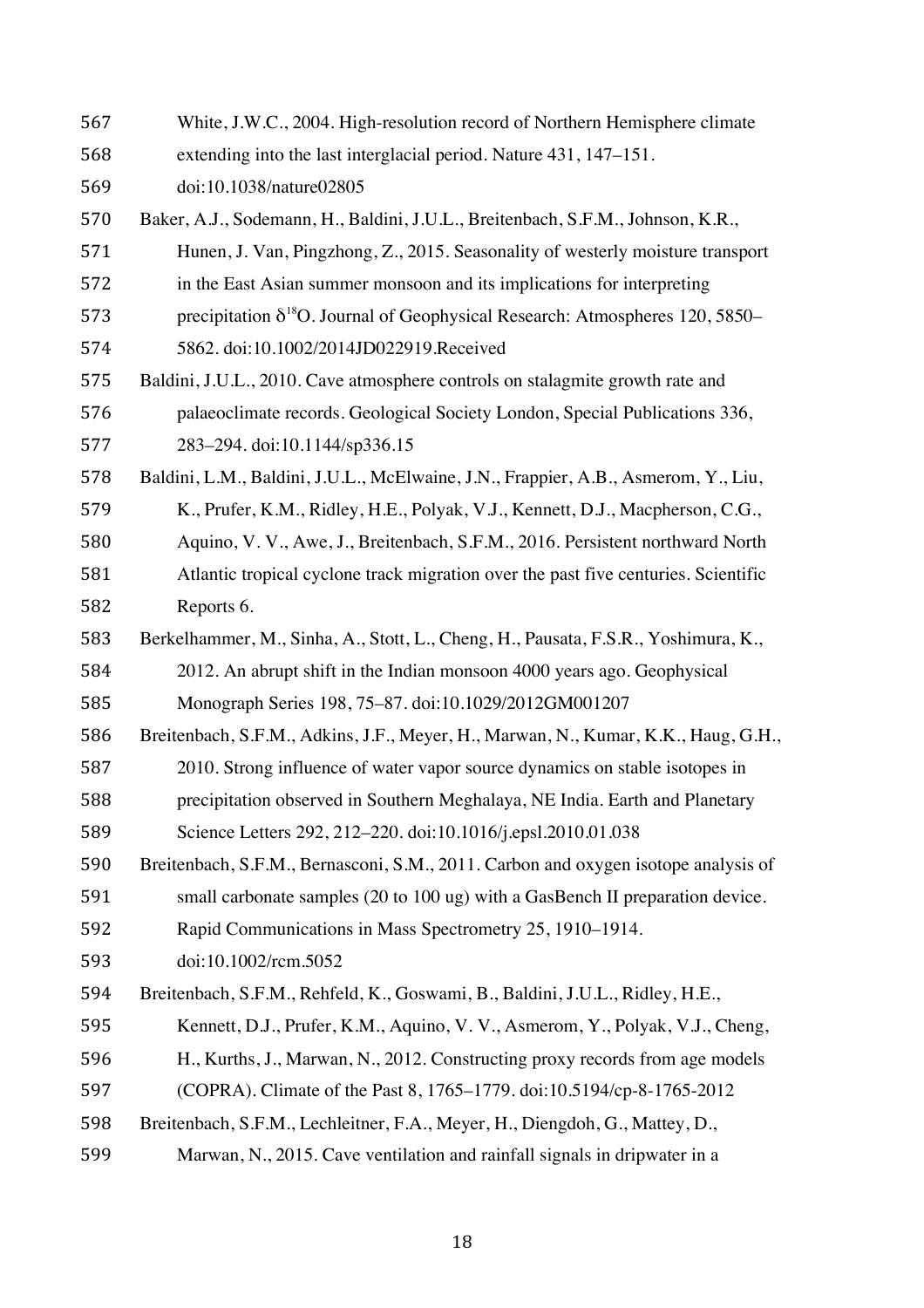- monsoonal setting a monitoring study from NE India. Chemical Geology 402,
- 111–124. doi:10.1016/j.chemgeo.2015.03.011
- Burns, S.J., Fleitmann, D., Mudelsee, M., Neff, U., Matter, A., Mangini, A., 2002. A
- 780-year annually resolved record of Indian Ocean monsoon precipitation from a
- speleothem from south Oman. Journal of Geophysical Research 107.
- doi:10.1029/2001JD001281
- Cheng, H., Edwards, R.L., Hoff, J., Gallup, C.D., Richards, D.A., Asmerom, Y.,
- 2000. The half-lives of uranium-234 and thorium-230. Chemical Geology 169, 17–33. doi:10.1016/S0009-2541(99)00157-6
- Cheng, H., Edwards, R.L., Broecker, W.S., Denton, G.H., Kong, X., Wang, Y.,
- Zhang, R., Wang, X., 2009. Ice age terminations. Science 326, 248–252.
- doi:10.1126/science.1177840
- Cheng, H., Lawrence Edwards, R., Shen, C.C., Polyak, V.J., Asmerom, Y.,
- Woodhead, J., Hellstrom, J., Wang, Y., Kong, X., Spötl, C., Wang, X., Calvin
- Alexander, E., 2013. Improvements in 230Th dating, 230Th and 234U half-life
- values, and U-Th isotopic measurements by multi-collector inductively coupled
- plasma mass spectrometry. Earth and Planetary Science Letters
- doi:10.1016/j.epsl.2013.04.006
- Cheng, H., Edwards, R.L., Sinha, A., Spötl, C., Yi, L., Chen, S., Kelly, M., Kathayat,
- G., Wang, X., Li, X., Kong, X., Wang, Y., Ning, Y., Zhang, H., 2016a. The
- Asian monsoon over the past 640,000 years and ice age terminations. Nature 534, 640–646. doi:10.1038/nature18591
- Cheng, H., Spötl, C., Breitenbach, S.F.M., Sinha, A., Wassenburg, J.A., Jochum,
- K.P., Scholz, D., Li, X., Yi, L., Peng, Y., Lv, Y., Zhang, P., Votintseva, A.,
- Loginov, V., 2016b. Climate variations of Central Asia on orbital to millennial timescales. Scientific Reports 1–11. doi:10.1038/srep36975
- Cosford, J., Qing, H., Mattey, D., Eglington, B., Zhang, M., 2009. Climatic and local
- effects on stalagmite d13C values at Lianhua Cave, China. Palaeogeography,
- Palaeoclimatology, Palaeoecology 280, 235–244.
- doi:10.1016/j.palaeo.2009.05.020
- Dansgaard, W., 1964. Stable isotopes in precipitation. Tellus 16, 436–468.
- doi:10.3402/tellusa.v16i4.8993
- Denniston, R.F.Y., Gonzalez, L.A., Asmerom, Y., Polyak, V., 2001. A high-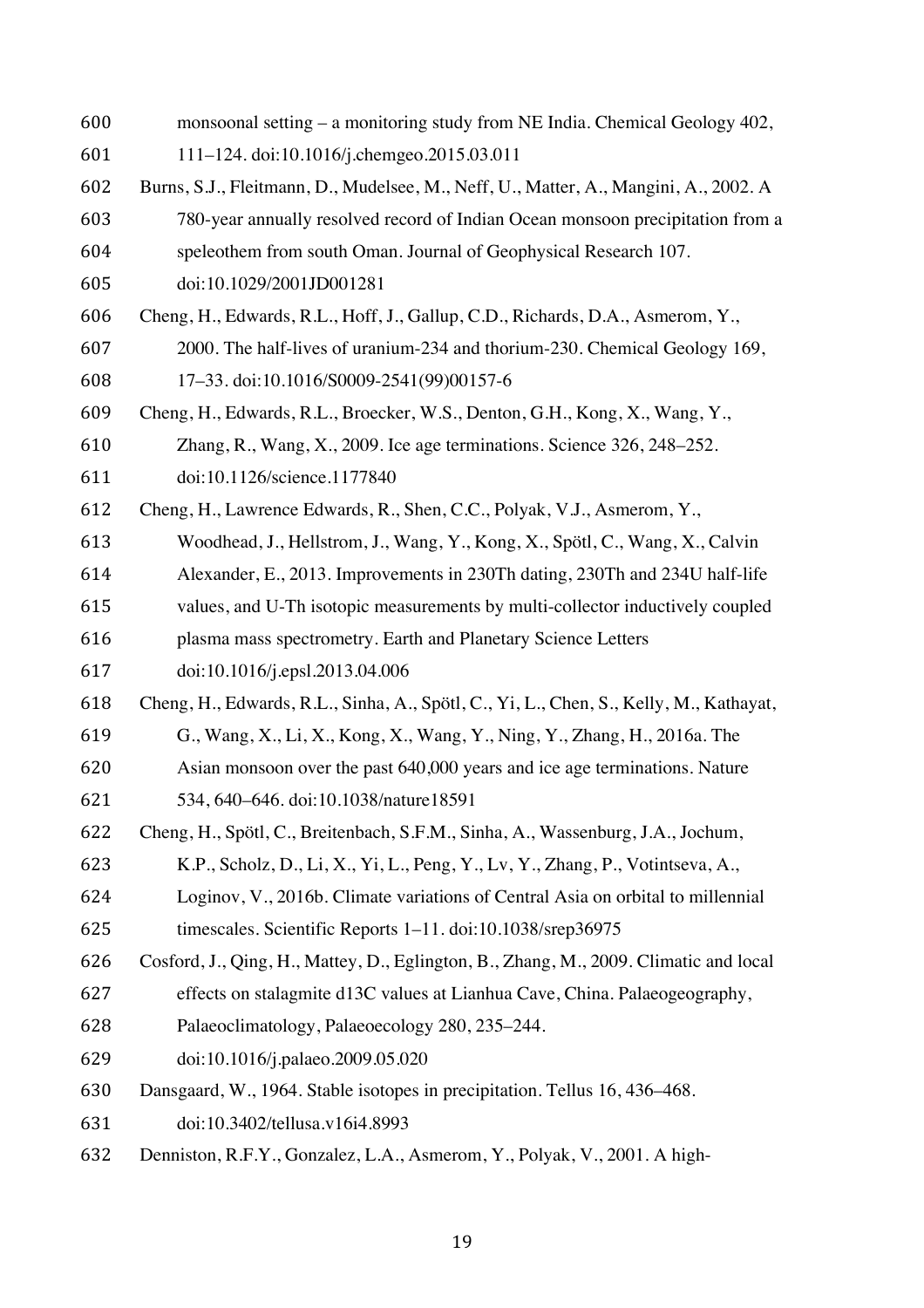- resolution speleothem record of climatic variability at the Allerod-Younger
- Dryas transition in Missouri, central United States. Palaeogeography,
- Palaeoclimatology, Palaeoecology 176, 147–155.
- Dutt, S., Gupta, A.K., Clemens, S.C., Cheng, H., Singh, R.K., Kathayat, G., Edwards,
- R.L., 2015. Abrupt changes in Indian summer monsoon strength during 33,800
- to 5500 years B.P. Geophysical Research Letters 42, 5526–5532.
- doi:10.1002/2015GL064015.Received
- Dykoski, C.A., Edwards, R.L., Cheng, H., Yuan, D., Cai, Y., Zhang, M., Lin, Y.,
- Qing, J., An, Z., Revenaugh, J., 2005. A high-resolution, absolute-dated
- Holocene and deglacial Asian monsoon record from Dongge Cave, China. Earth
- and Planetary Science Letters 233, 71–86. doi:10.1016/j.epsl.2005.01.036
- Edwards, R.L., Chen, J.H., Wasserburg, G.J., 1987. U-238-U-234-Th-230-Th-232
- systematics and the precise measurement of time over the past 500,000 years.
- Earth and Planetary Science Letters 81, 175–192. doi:10.1016/0012-
- 821X(87)90154-3
- Eroglu, D., McRobie, F.H., Ozken, I., Stemler, T., Wyrwoll, K.-H., Breitenbach,
- S.F.M., Marwan, N., Kurths, J., 2016. See-saw relationship of the Holocene East Asian – Australian summer monsoon. Nature Communications 7.
- doi:10.1038/ncomms12929
- Fairchild, I.J., Baker, A., 2012. Speleothem Science From process to past environments. Wiley-Blackwell.
- Fleitmann, D., Burns, S.J., Mangini, A., Mudelsee, M., Kramers, J., Villa, I., Neff, U.,
- Al-Subbary, A.A., Buettner, A., Hippler, D., Matter, A., 2007. Holocene ITCZ
- and Indian monsoon dynamics recorded in stalagmites from Oman and Yemen
- (Socotra). Quaternary Science Reviews 26, 170–188.
- doi:10.1016/j.quascirev.2006.04.012
- Gadgil, S., 2003. The Indian monsoon and its variability. Annual Review of Earth and Planetary Sciences 31, 429–467. doi:10.1146/annurev.earth.31.100901.141251
- Gebauer, H.D., 2008. Resources on the speleology of Meghalaya state, India. Part 1: overview. Berliner Höhlenkundliche Berichte 33, 152.
- Genty, D., Baker, A., Massault, M., Proctor, C., Gilmour, M., Pons-Branchu, E.,
- Hamelin, B., 2001. Dead carbon in stalagmites: Carbonate bedrock
- paleodissolution vs. ageing of soil organic matter. Implications for 13C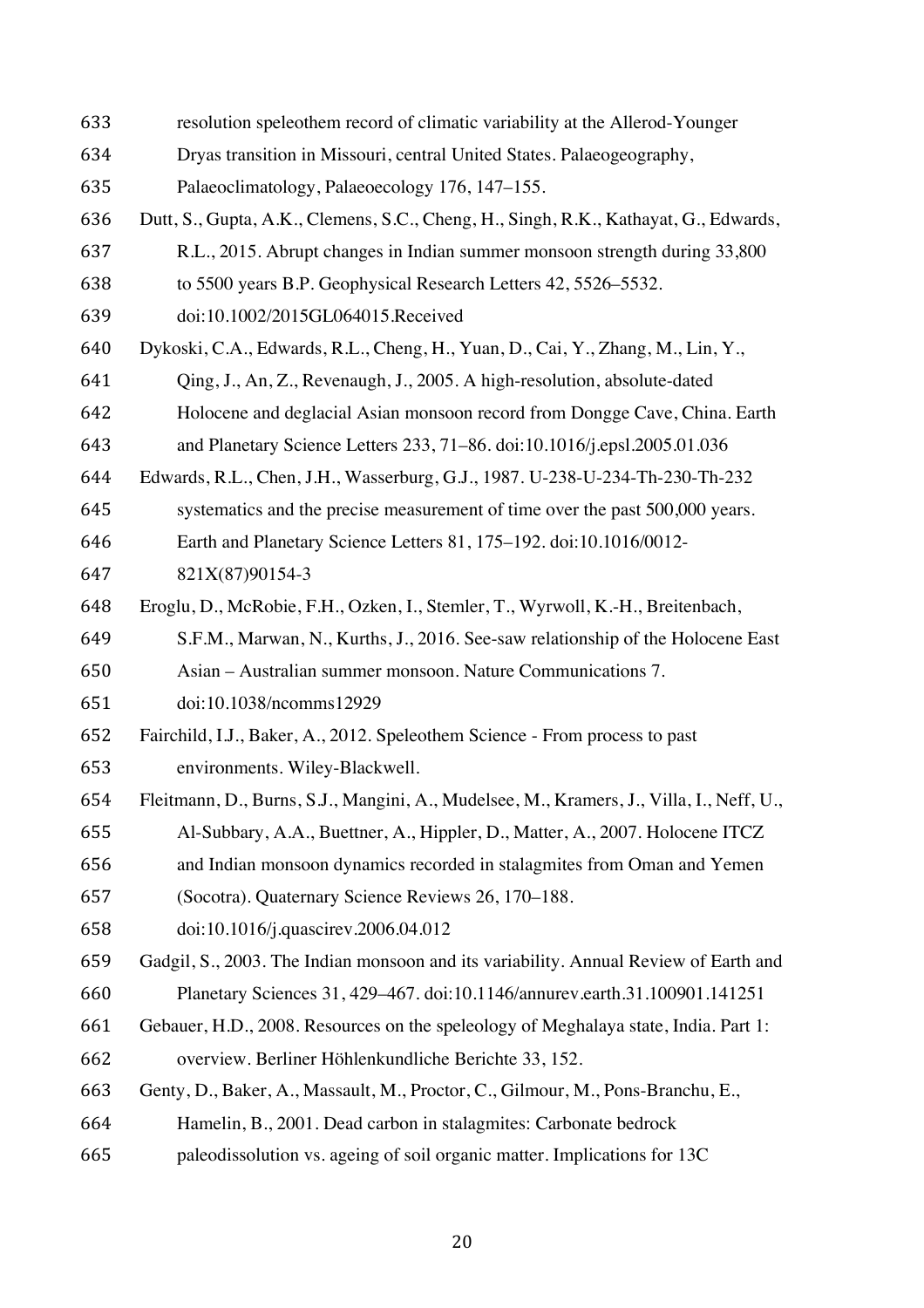variations in speleotherms. Geochimica et Cosmochimica Acta 65, 3443–3457. doi:10.1016/S0016-7037(01)00697-4 Genty, D., Blamart, D., Ouahdi, R., Gilmour, M., Baker, A., Jouzel, J., Van-Exter, S., 2003. Precise dating of Dansgaard-Oeschger climate oscillations in western Europe from stalagmite data. Nature 421, 833–837. doi:10.1038/nature01391 Genty, D., Blamart, D., Ghaleb, B., Plagnes, V., Causse, C., Bakalowicz, M., Zouari, K., Chkir, N., Hellstrom, J., Wainer, K., Bourges, F., 2006. Timing and dynamics of the last deglaciation from European and North African δ13C stalagmite profiles-comparison with Chinese and South Hemisphere stalagmites. Quaternary Science Reviews 25, 2118–2142. doi:10.1016/j.quascirev.2006.01.030 Ghosh, S., Fallick, A.E., Paul, D.K., Potts, P.J., 2005. Geochemistry and origin of neoproterozoic granitoids of Meghalaya, Northeast India: Implications for linkage with amalgamation of Gondwana supercontinent. Gondwana Research 8, 421–432. doi:10.1016/S1342-937X(05)71144-8 Govil, P., Divakar Naidu, P., Kuhnert, H., 2011. Variations of Indian monsoon precipitation during the last 32 kyr reflected in the surface hydrography of the Western Bay of Bengal. Quaternary Science Reviews 30, 3871–3879. doi:10.1016/j.quascirev.2011.10.004 Griffiths, M.L., Fohlmeister, J., Drysdale, R.N., Hua, Q., Johnson, K.R., Hellstrom, J.C., Gagan, M.K., Zhao, J.X., 2012. Hydrological control of the dead carbon fraction in a Holocene tropical speleothem. Quaternary Geochronology 14, 81– 93. doi:10.1016/j.quageo.2012.04.001 Hendy, C.H., 1971. The isotopic geochemistry of speleothems—I. The calculation of the effects of different modes of formation on the isotopic composition of speleothems and their applicability as palaeoclimatic indicators. Geochimica et Cosmochimica Acta 35, 801–824. doi:10.1016/0016-7037(71)90127-X Kathayat, G., Cheng, H., Sinha, A., Spötl, C., Edwards, R.L., Zhang, H., Li, X., Yi, L., Ning, Y., Cai, Y., Lui Lui, W., Breitenbach, S.F.M., 2016. Indian monsoon variability on millennial-orbital timescales. Scientific Reports 6. doi:10.1038/srep24374 Lawrence, J.R., Gedzelman, S.D., Dexheimer, D., Cho, H.-K., Carrie, G.D., Gasparini, R., Anderson, C.R., Bowman, K.P., Biggerstaff, M.I., 2004. Stable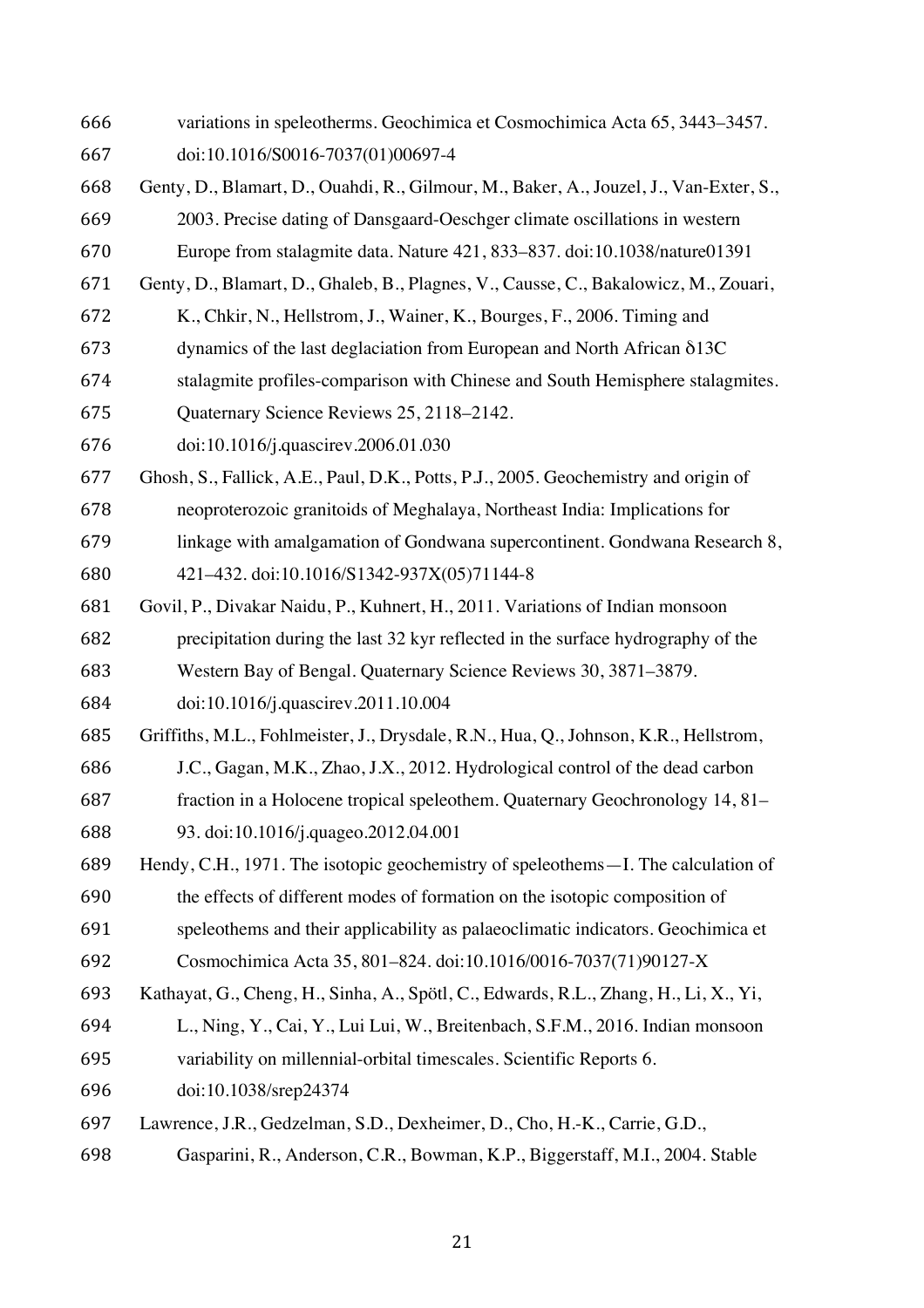isotopic composition of water vapor in the tropics. Journal of Geophysical Research: Atmospheres 109. doi:10.1029/2003JD004046 Ma, Z.B., Cheng, H., Tan, M., Edwards, R.L., Li, H.C., You, C.F., Duan, W.H., Wang, X., Kelly, M.J., 2012. Timing and structure of the Younger Dryas event in northern China. Quaternary Science Reviews 41, 83–93. doi:10.1016/j.quascirev.2012.03.006 Marwan, N., Romano, M.C., Thiel, M., Kurths, J., 2007. Recurrence plots for the analysis of complex systems. Physics Reports 438, 237–329. doi:10.1016/j.physrep.2006.11.001 Menzel, P., Gaye, B., Mishra, P.K., Anoop, A., Basavaiah, N., Marwan, N., Plessen, B., Prasad, S., Riedel, N., Stebich, M., Wiesner, M.G., 2014. Linking Holocene drying trends from Lonar Lake in monsoonal central India to North Atlantic cooling events. Palaeogeography, Palaeoclimatology, Palaeoecology 410, 164– 178. doi:10.1016/j.palaeo.2014.05.044 Meyer, M.C., Hofmann, C.-C., Gemmell, A.M.D., Haslinger, E., Häusler, H., Wangda, D., 2009. Holocene glacier fluctuations and migration of Neolithic yak pastoralists into the high valleys of northwest Bhutan. Quaternary Science Reviews 28, 1217–1237. doi:10.1016/j.quascirev.2008.12.025 Murata, F., Terao, T., Hayashi, T., Asada, H., Matsumoto, J., 2008. Relationship between atmospheric conditions at Dhaka, Bangladesh, and rainfall at Cherrapunjee, India. Natural Hazards 44, 399–410. Myers, C.G., Oster, J.L., Sharp, W.D., Bennartz, R., Kelley, N.P., Covey, A.K., Breitenbach, S.F.M., 2015. Northeast Indian stalagmite records Pacific decadal climate change: Implications for moisture transport and drought in India. Geophysical Research Letters 42, 4124–4132. doi:10.1002/2015GL063826.Received Oster, J.L., Montañez, I.P., Kelley, N.P., 2012. Response of a modern cave system to large seasonal precipitation variability. Geochimica et Cosmochimica Acta 91, 92–108. doi:10.1016/j.gca.2012.05.027 Ozken, I., Eroglu, D., Stemler, T., Marwan, N., Bagci, G.B., Kurths, J., 2015. Transformation-cost time-series method for analyzing irregularly sampled data. Physical Review E 91. doi:10.1103/PhysRevE.91.062911 Pausata, F.S.R., Battisti, D.S., Nisancioglu, K.H., Bitz, C.M., 2011. Chinese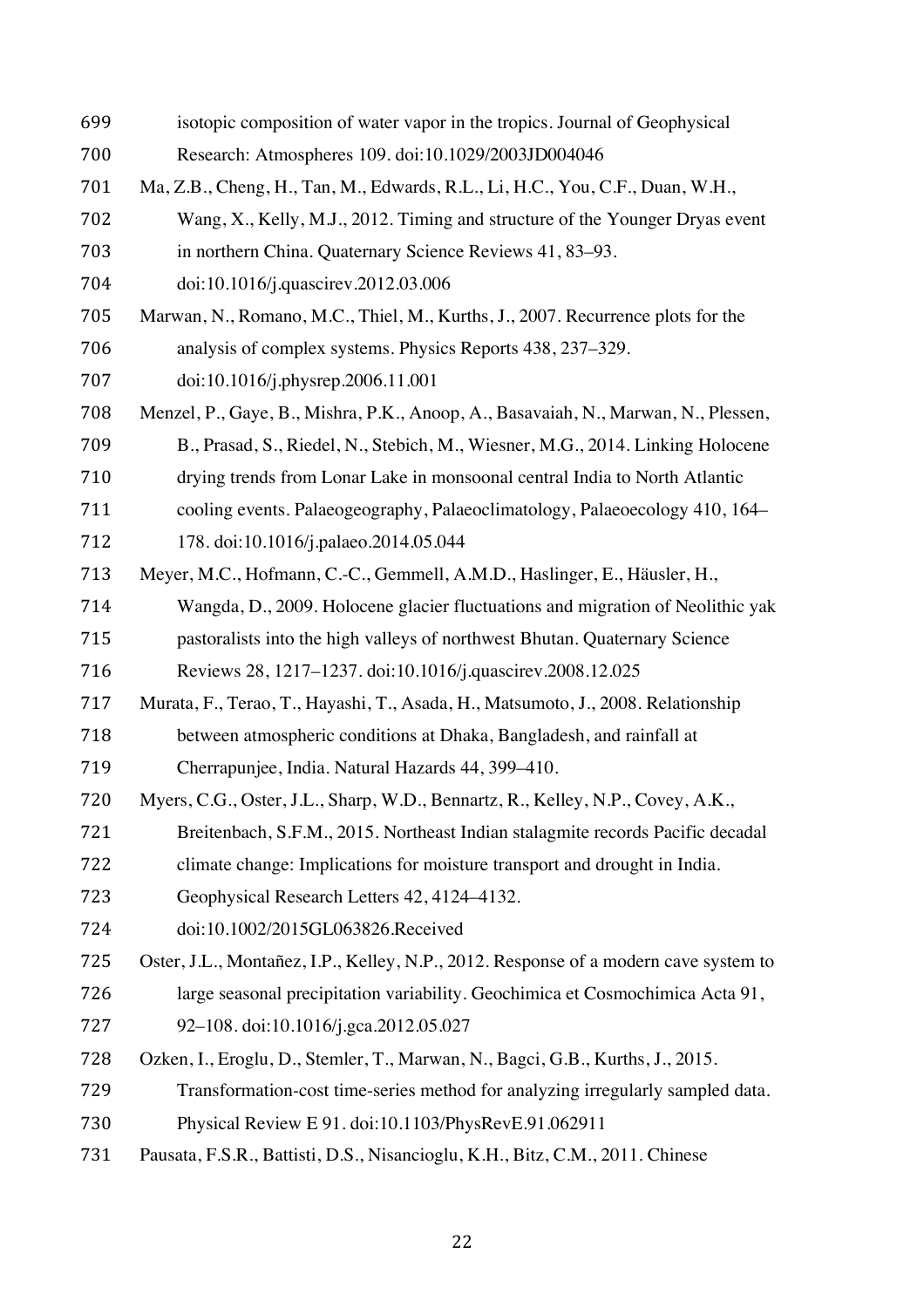stalagmite δ18O controlled by changes in the Indian monsoon during a simulated Heinrich event. Nature Geoscience 4, 474–480. doi:10.1038/ngeo1169 Prokop, P., Walanus, A., 2003. Trends and periodicity in the longest instrumental rainfall series for the area of most extreme rainfall in the world, Northeast India. Geographia Polonica 76, 25–35. Rashid, H., Flower, B.P., Poore, R.Z., Quinn, T.M., 2007. A ~25 ka Indian Ocean monsoon variability record from the Andaman Sea. Quaternary Science Reviews 26, 2586–2597. doi:10.1016/j.quascirev.2007.07.002 Rashid, H., England, E., Thompson, L., Polyak, L., 2011. Late glacial to Holocene Indian summer monsoon variability based upon sediment. Terrestrial, Atmospheric, and Oceanic sciences 22, 215–228. doi:10.3319/TAO.2010.09.17.02(TibXS) Rehfeld, K., Marwan, N., Breitenbach, S.F.M., Kurths, J., 2012. Late Holocene Asian Summer Monsoon dynamics from small but complex networks of palaeoclimate data. Climate Dynamics 41, 3–19. doi:10.1007/s00382-012-1448-3 Rehfeld, K., Kurths, J., 2014. Similarity estimators for irregular and age-uncertain time series. Climate of the Past 10, 107–122. doi:10.5194/cp-10-107-2014 Ridley, H.E., Asmerom, Y., Baldini, J.U.L., Breitenbach, S.F.M., Aquino, V. V., Prufer, K.M., Culleton, B.J., Polyak, V., Lechleitner, F.A., Kennett, D.J., Zhang, M., Marwan, N., Macpherson, C.G., Baldini, L.M., Xiao, T., Peterkin, J.L., Awe, J., Haug, G.H., 2015. Aerosol forcing of the position of the intertropical convergence zone since ad 1550. Nature Geoscience 8, 195–200. doi:10.1038/ngeo2353 Scholz, D., Frisia, S., Borsato, A., Spötl, C., Fohlmeister, J., Mudelsee, M., Miorandi, R., Mangini, A., 2012. Holocene climate variability in north-eastern Italy: Potential influence of the NAO and solar activity recorded by speleothem data. Climate of the Past 8, 1367–1383. doi:10.5194/cp-8-1367-2012 Sengupta, S., Sarkar, A., 2006. Stable isotope evidence of dual (Arabian Sea and Bay of Bengal) vapour sources in monsoonal precipitation over north India. Earth and Planetary Science Letters 250, 511–521. doi:10.1016/j.epsl.2006.08.011 Shakun, J.D., Clark, P.U., He, F., Marcott, S.A., Mix, A.C., Liu, Z., Otto-bliesner, B., Schmittner, A., Bard, E., 2012. Global warming preceded by increasing carbon dioxide concentrations during the last deglaciation. Nature 484, 49–54.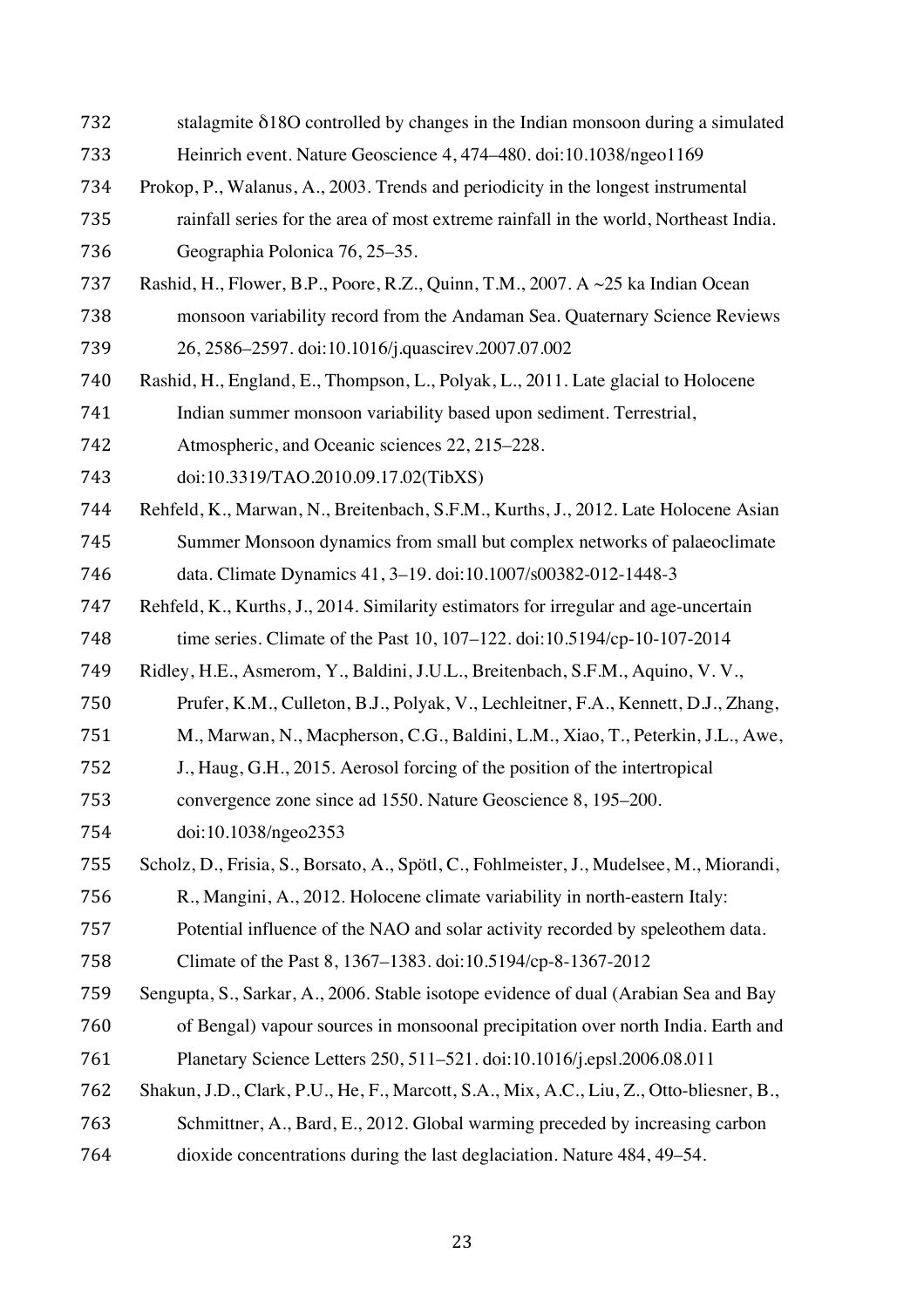| 765 | doi:10.1038/nature10915                                                               |
|-----|---------------------------------------------------------------------------------------|
| 766 | Singh, M., Singh, I.B., Müller, G., 2007. Sediment characteristics and transportation |
| 767 | dynamics of the Ganga River. Geomorphology 86, 144–175.                               |
| 768 | doi:10.1016/j.geomorph.2006.08.011                                                    |
| 769 | Sinha, A., Cannariato, K.G., Stott, L.D., Li, H.C., You, C.F., Cheng, H., Edwards,    |
| 770 | R.L., Singh, I.B., 2005. Variability of Southwest Indian summer monsoon               |
| 771 | precipitation during the Bølling-Ållerød. Geology 33, 813–816.                        |
| 772 | doi:10.1130/G21498.1                                                                  |
| 773 | Sinha, A., Cannariato, K.G., Stott, L.D., Cheng, H., Edwards, R.L., Yadava, M.G.,     |
| 774 | Ramesh, R., Singh, I.B., 2007. A 900-year (600 to 1500 A.D.) record of the            |
| 775 | Indian summer monsoon precipitation from the core monsoon zone of India.              |
| 776 | Geophysical Research Letters 34. doi:10.1029/2007GL030431                             |
| 777 | Stoll, H., Mendez-Vicente, A., Gonzalez-Lemos, S., Moreno, A., Cacho, I., Cheng,      |
| 778 | H., Edwards, R.L., 2015. Interpretation of orbital scale variability in mid-latitude  |
| 779 | speleothem d18O: Significance of growth rate controlled kinetic fractionation         |
| 780 | effects. Quaternary Science Reviews 127, 215–228.                                     |
| 781 | doi:10.1016/j.quascirev.2015.08.025                                                   |
| 782 | Wang, Y.J., Cheng, H., Edwards, R.L., An, Z.S., Wu, J.Y., Shen, C.C., Dorale, J.A.,   |
| 783 | 2001. A high-resolution absolute-dated late Pleistocene Monsoon record from           |
| 784 | Hulu Cave, China. Science 294, 2345-2348. doi:10.1126/science.1064618                 |
| 785 | Wang, Y., Cheng, H., Edwards, R.L., He, Y., Kong, X., An, Z., Wu, J., Kelly, M.J.,    |
| 786 | Dykoski, C.A., Li, X., 2005. The Holocene Asian monsoon: links to solar               |
| 787 | changes and North Atlantic climate. Science 308, 854–857.                             |
| 788 | doi:10.1126/science.1106296                                                           |
| 789 | Webster, P.J., 2013. Improve weather forecasts for the developing world. Nature 493,  |
| 790 | 17-19. doi:10.1038/493017a                                                            |
| 791 | Yang, Y., Yuan, D.X., Cheng, H., Zhang, M.L., Qin, J.M., Lin, Y.S., Zhu, X.Y.,        |
| 792 | Edwards, R.L., 2010. Precise dating of abrupt shifts in the Asian Monsoon             |
| 793 | during the last deglaciation based on stalagmite data from Yamen Cave, Guizhou        |
| 794 | Province, China. Science China Earth Sciences 53, 633–641.                            |
| 795 | doi:10.1007/s11430-010-0025-z                                                         |
| 796 | Yuan, D., Cheng, H., Edwards, R.L., Dykoski, C.A., Kelly, M.J., Zhang, M., Qing, J.,  |
| 797 | Lin, Y., Wang, Y., Wu, J., Dorale, J.A., An, Z., Cai, Y., 2004. Timing, duration,     |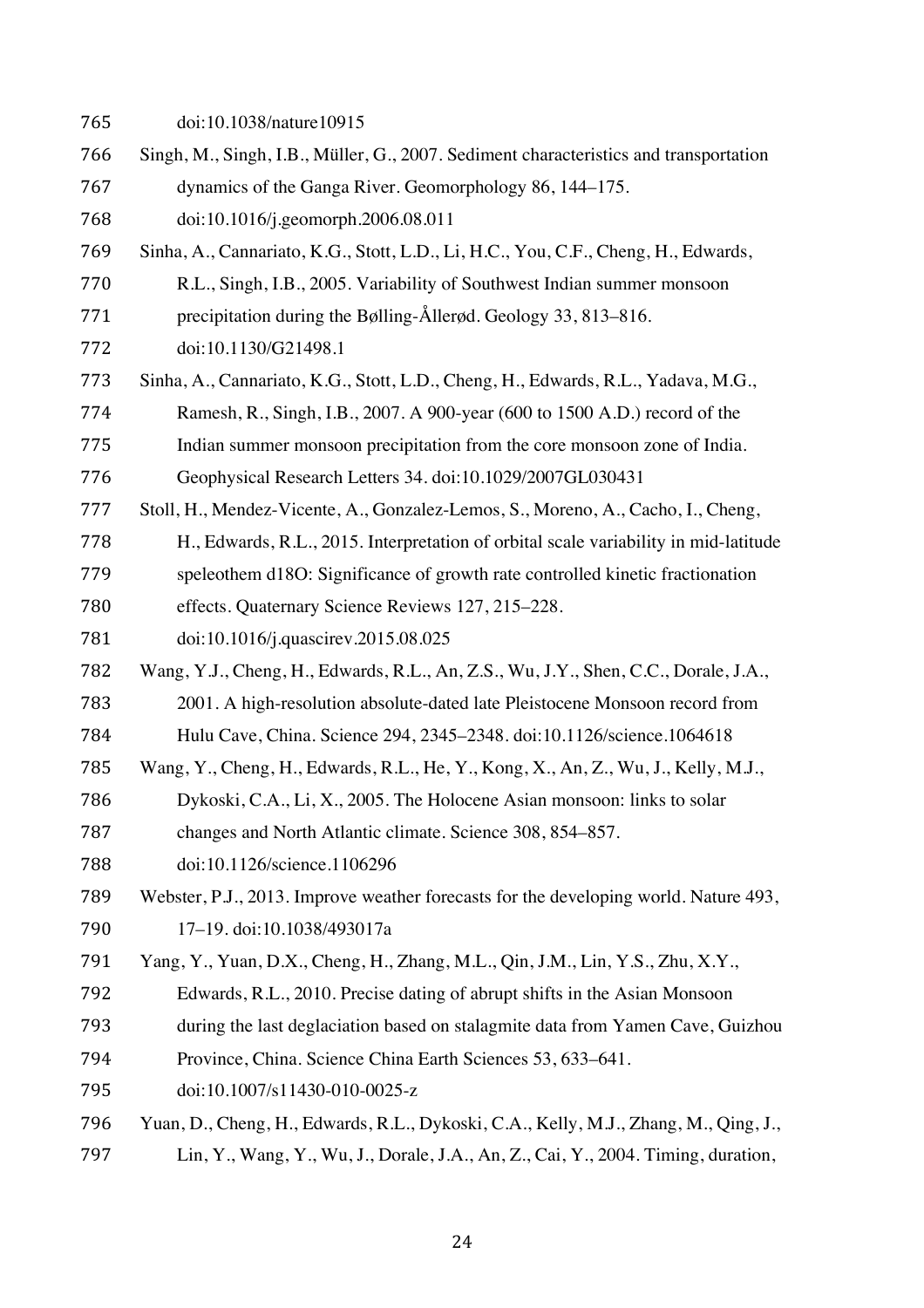and transitions of the last interglacial Asian monsoon. Science 304, 575–578.

doi:10.1126/science.1091220

Zhisheng, A., Clemens, S.C., Shen, J., Qiang, X., Jin, Z., Sun, Y., Prell, W.L., Luo, J.,

Wang, S., Xu, H., Cai, Y., Zhou, W., Liu, X., Liu, W., Shi, Z., Yan, L., Xiao, X.,

Chang, H., Wu, F., Ai, L., Lu, F., 2011. Glacial-interglacial Indian summer

monsoon dynamics. Science 333, 719–723. doi:10.1126/science.1203752

# **Tables**

 Table 1: U-series dating results for stalagmite MAW-6. The errors given are 2σ.  $807 \text{ A}^{234}U = (\text{I}^{234}U)^{238}U_{\text{activity}} -1) \times 1000.$  \*\* $\delta^{234}U_{\text{initial}}$  was calculated based on  $^{230} \text{Th}$  age (T), 808 i.e.,  $\delta^{234}U_{initial} = \delta^{234}U_{measured} \times e^{\lambda 234xT}$ . Corrected  $^{230}Th$  ages assume the initial  $^{230}Th/^{232}Th$ 809 atomic ratio of  $4.4 \pm 2.2 \times 10^{-6}$ . Those are the values for a material at secular 810 equilibrium, with the bulk earth  $^{232}Th/^{238}U$  value of 3.8. The errors are arbitrarily 811 assumed to be 50%. \*\*\*B.P. stands for "Before Present" where the "Present" is defined as the year 1950 A.D. Values are indicated at one decimal place more than significant, to avoid rounding errors. Ages excluded from the final chronology are shown in italics.

#### **Figures**

 Figure 1: A) Map with summer climatological conditions in the broader study area. The location of Mawmluh Cave in NE India is indicated by the black dot. Other 820 discussed cave locations are indicated by the grey dots and arrows (D: Dongge Cave, Y: Yamen Cave, K: Kulishu Cave). The dashed line indicates maximum northward extent of the Intertropical Convergence Zone (ITCZ), which drives monsoonal circulation. Brown arrows delineate dominant ISM circulation patterns, Asian Summer Monsoon (ASM) winds are shown in green. B) Map of Mawmluh Cave. Stalagmite MAW-6 was found broken in the West Stream (map courtesy of Daniel Gebauer). C) Scan of cut and polished stalagmite MAW-6.

Figure 2: Age-model of MAW-6 (constructed using cubic interpolation in COPRA).

The median of the age model is shown in blue, with the 95% confidence intervals in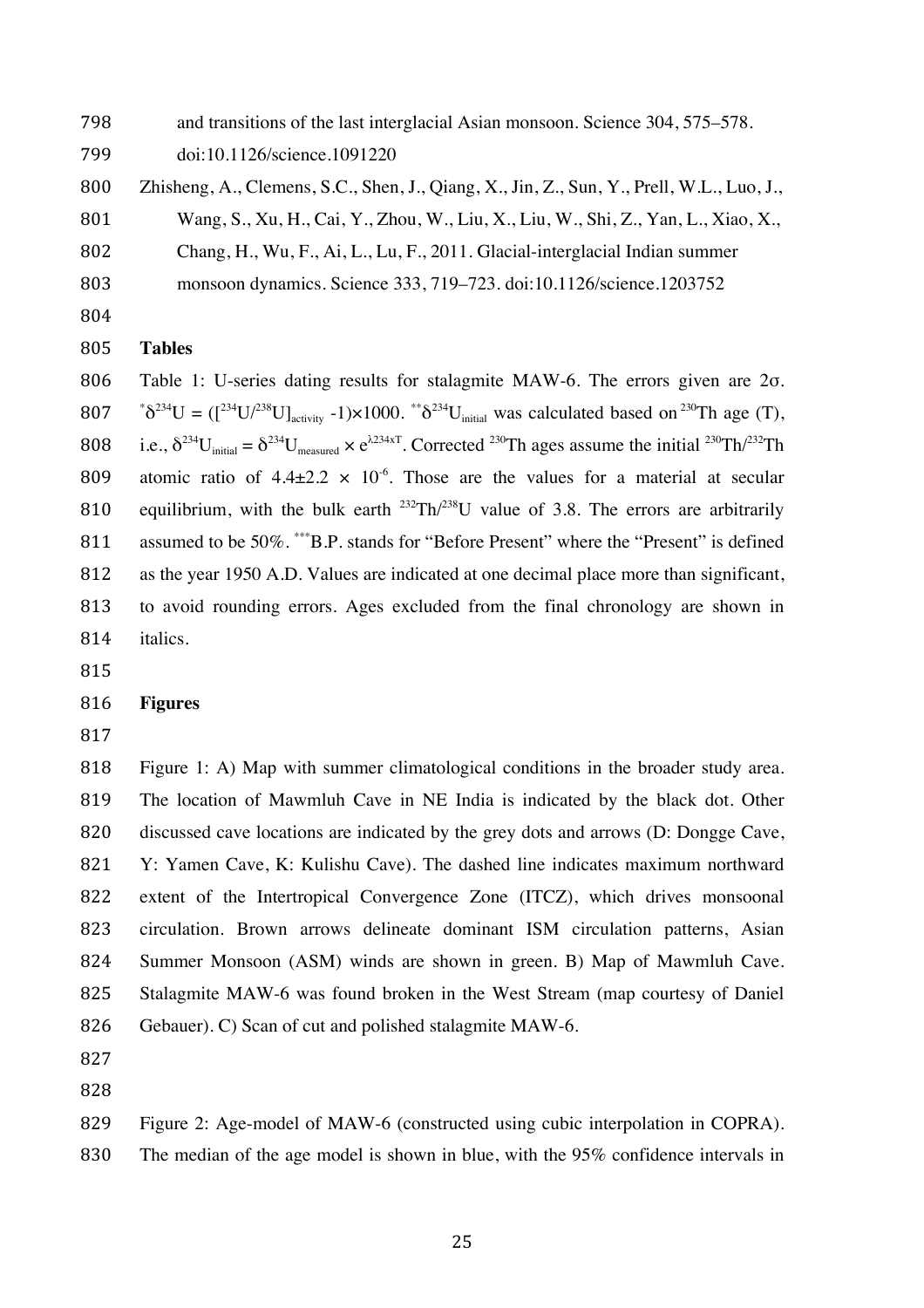light grey. The U-series ages used to construct the age model are shown in black, while the excluded ages are in red. Hiatuses are indicated by dashed black lines.

835 Figure 3: A)  $\delta^{18}$ O and  $\delta^{13}$ C records with median and 95% confidence intervals. The time periods discussed in this study are indicated at the bottom of the figure (IM: Intermediate period, 10.8-10.2 kyr BP, YD: Younger Dryas, B-A: Bølling-Allerød, 838 LG: late glacial). Major controls on  $\delta^{18}O$  (ISM strength) and  $\delta^{13}C$  (amount of in-cave 839 fractionation due to cave air  $pCO<sub>2</sub>$  and drip rate) are indicated by the bars.

840 B) Cross-correlation between  $\delta^{18}O$  and  $\delta^{18}O_{\text{IVC}}$  vs.  $\delta^{13}C$ , estimated using kernel-based cross correlation analysis (Rehfeld and Kurths, 2014) with the toolbox NESTool (http://tocsy.pik-potsdam.de/nest.php).

- 
- 

845 Figure 4: A)  $\delta^{13}$ C vs. ice volume corrected  $\delta^{18}$ O ( $\delta^{18}$ O<sub>IVC</sub>) relationship in stalagmite MAW-6. The record can be subdivided into clusters corresponding to different time 847 periods: Holocene (Hol), Intermediate (IM), YD, and B-A and late glacial (B-A/LG). 848 All clusters show high degrees of correlation between  $\delta^{13}C$  and  $\delta^{18}O_{\text{IVC}}$ , indicated by the corresponding r values (same values as in Fig. 3B). Arrows indicate the direction 850 of the main forcings (dry season aridity and ISM strength). B) Boxplots for  $\delta^{18}O_{\text{N/C}}$ 851 and  $\delta^{13}$ C (top and bottom panel respectively). Boxes are defined by the median (red line) and delimited by the 1st and 3rd quartile. Whiskers define the lowest and highest value within 1.5 times the inter quartile range of the cluster. Outliers are indicated by red crosses.

- 
- 

 Figure 5: Schematic of the factors influencing isotope signals at Mawmluh Cave. Data is derived from monitoring studies at the cave site (Breitenbach et al., 2015), and precipitation data is from the Indian Meteorological Department Station Cherrapunji.

- 
- 

862 Figure 6: Comparison of stalagmite  $\delta^{18}$ O records MAW-6 (blue), MWS-1 (orange,

Dutt et al., 2015) and KM-A (purple, Berkelhammer et al., 2012). Proxy uncertainties

(95% confidence intervals), as calculated by COPRA, are shown in light shading.